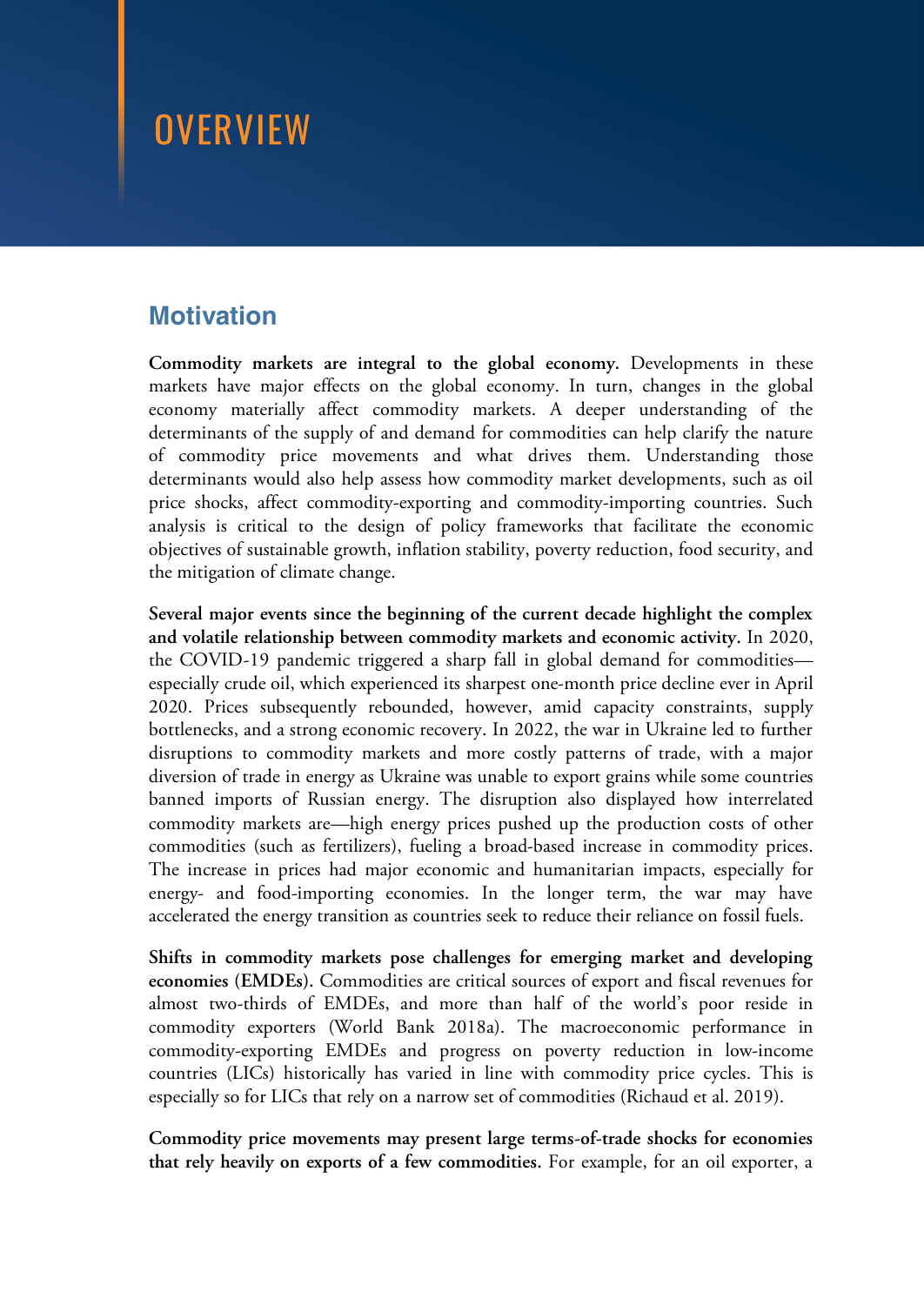fall in the price of oil causes a deterioration in the current account balance and puts downward pressure on its currency. Absorbing these shocks can be particularly challenging for economies with fixed exchange rates (Drechsel, McLeay, and Tenreyro 2019; Ha, Kose, and Ohnsorge 2019; World Bank 2020).

**Commodity price cycles can lead to procyclical patterns in public spending**. In other words, fiscal policy often amplifies the impact of the commodity price cycle on economic growth and increases the amplitude of cycles in economic activity (Mendes and Pennings 2020; Riera-Crichton, Végh, and Vuletin 2015).

**Commodity price cycles have often created credit booms and busts in EMDEs, amplifying the macroeconomic effects.** These usually involve international capital flows and the supply of domestic credit. Commodity booms have frequently encouraged a surge in capital inflows and a build-up of foreign currency debt by domestic borrowers that proved excessive when the bust arrived (Masson 2014). Strong growth in domestic credit, frequently denominated in foreign currency, has often exacerbated the accumulation of risky debt (Koh et al. 2020). Capital inflows can cause a simultaneous real appreciation of the domestic currency—whether through nominal currency appreciation or domestic inflation—that reduces the competitiveness of the nontradeable sector and holds back economic diversification (Ostry et al. 2010). Often, surges in capital inflows and undue risk tolerance by lenders during price booms lay the groundwork for systemic financial crises when commodity prices decline. Capital flight adds to the damaging economic impact of a commodities bust.

**Commodity price shocks can intensify global inflationary pressures.** The oil price shocks of the mid-1970s triggered a global increase in inflation that was only brought under control in the 1980s after central banks imposed steep increases in interest rates. Food price inflation can be an especially difficult challenge for LICs because food constitutes a large share of consumption and food insecurity is pervasive. Following the COVID-19 pandemic, reduced incomes and lost wages, combined with higher domestic food prices and supply constraints, exacerbated undernourishment. The number of people facing hunger globally increased from 650 million in 2019 to 768 million in 2020, undoing most of the progress achieved over the past 15 years (FAO 2021).

**Climate change and the transition to more climate-friendly sources of energy add another dimension to the uncertainties that roil commodity markets.** Climate change and more frequent extreme weather events are likely to affect the production of all commodities. In what was perhaps a harbinger, in 2021 extreme weather disrupted the production of many commodities: droughts reduced hydroelectric generation in several countries including Brazil, China, and the United States; freezing weather and hurricanes disrupted crude oil and natural gas production in the United States; floods interrupted the production and transport of coal and some metals in Australia, and drought in Brazil reduced its coffee production to historic lows.

**The energy transition—intended to minimize the worst impacts of climate change will materially alter the production and consumption of commodities**. Demand for fossil fuels is expected to be flat or decline over the next 30 years, while demand for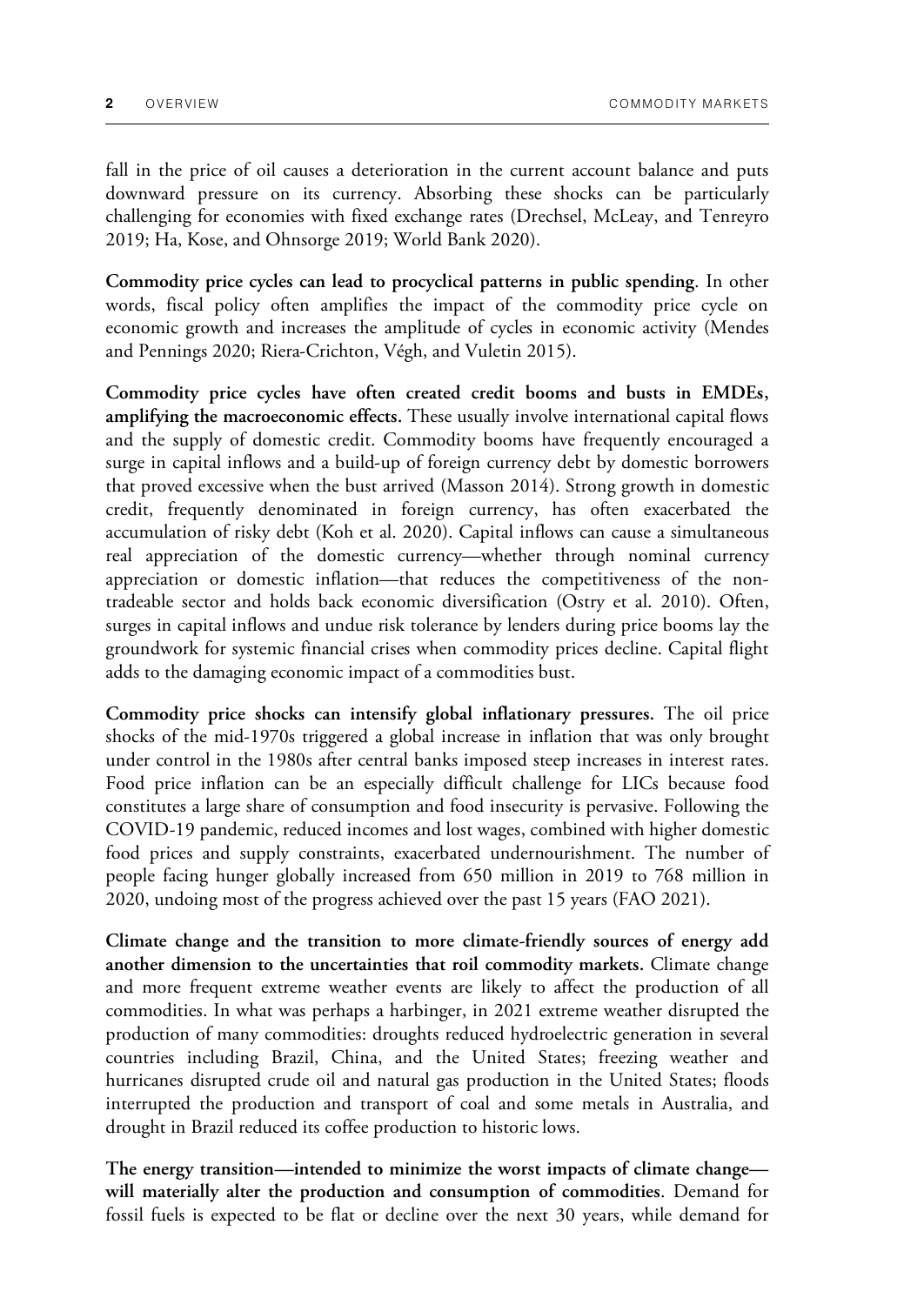metals and minerals will be boosted by ramped up investment in renewable energy infrastructure. The effects on agriculture are less certain and depend on the evolution of demand for biofuels. The energy transition will also have major economic and geopolitical consequences. Fossil-fuel exporters may see a decline in export and fiscal revenues, while metal exporters could receive windfall revenues. Because metal reserves are much more geographically concentrated than other commodities, the global economy could be more at risk of supply disruptions. The energy transition could also lead to additional energy price volatility in the short run if investment in fossil fuels declines before there is sufficient alternative renewable energy capacity. Technological innovation is likely to generate inherently unpredictable shifts in commodity demand and supply. Thus, while the general nature of the energy transition may have a clear endpoint (that is, reduced reliance on fossil fuels), the speed at which it takes place and the implications for the demand for individual commodities are highly uncertain.

## **Main findings and policy challenges**

This volume examines the channels by which developments in the global economy drive commodity markets, and how changes in commodity markets can affect commodity exporters and importers. The analysis in the following chapters encompasses four broad approaches. First, it studies the evolution of commodity markets over the past century and identifies similarities and differences among commodity groups. It shows that several factors—such as income and population growth, industrialization and urbanization, technology, and policy changes—frequently reappear as key drivers of supply, demand, and price movements both across commodity groups and over time. Second, it quantifies the relative importance of these drivers for different commodity groups using an econometric model and concludes that income elasticity plays a crucial role in driving the demand for industrial commodities over the long term. Third, it takes a detailed look at the nature and drivers of commodity price cycles. Fourth, it assesses the impact of commodity price fluctuations on commodity exporters and importers.

## Main findings

The book offers a range of analytical findings:

**The quantity of commodities consumed has risen enormously over the past century, driven by population and income growth** (figure 1). Demand for metals has risen tenfold, energy six-fold, and food four-fold. The center of commodity demand has shifted over the past half-century from advanced economies toward EMDEs. China, in particular, has substantially increased its market share in both the production and consumption of commodities—especially energy and metals—over the past two decades.

**The relative importance of commodities has shifted over time, as technological innovation created new uses for some materials and facilitated substitution among commodities.** For example, crude oil products replaced coal in transport in the first half of the 20th century. Later, natural gas emerged as a major fuel for electricity generation and heating. More recently, renewable sources such as solar and wind energy have accounted for a growing share of global energy demand as the world shifts toward zero-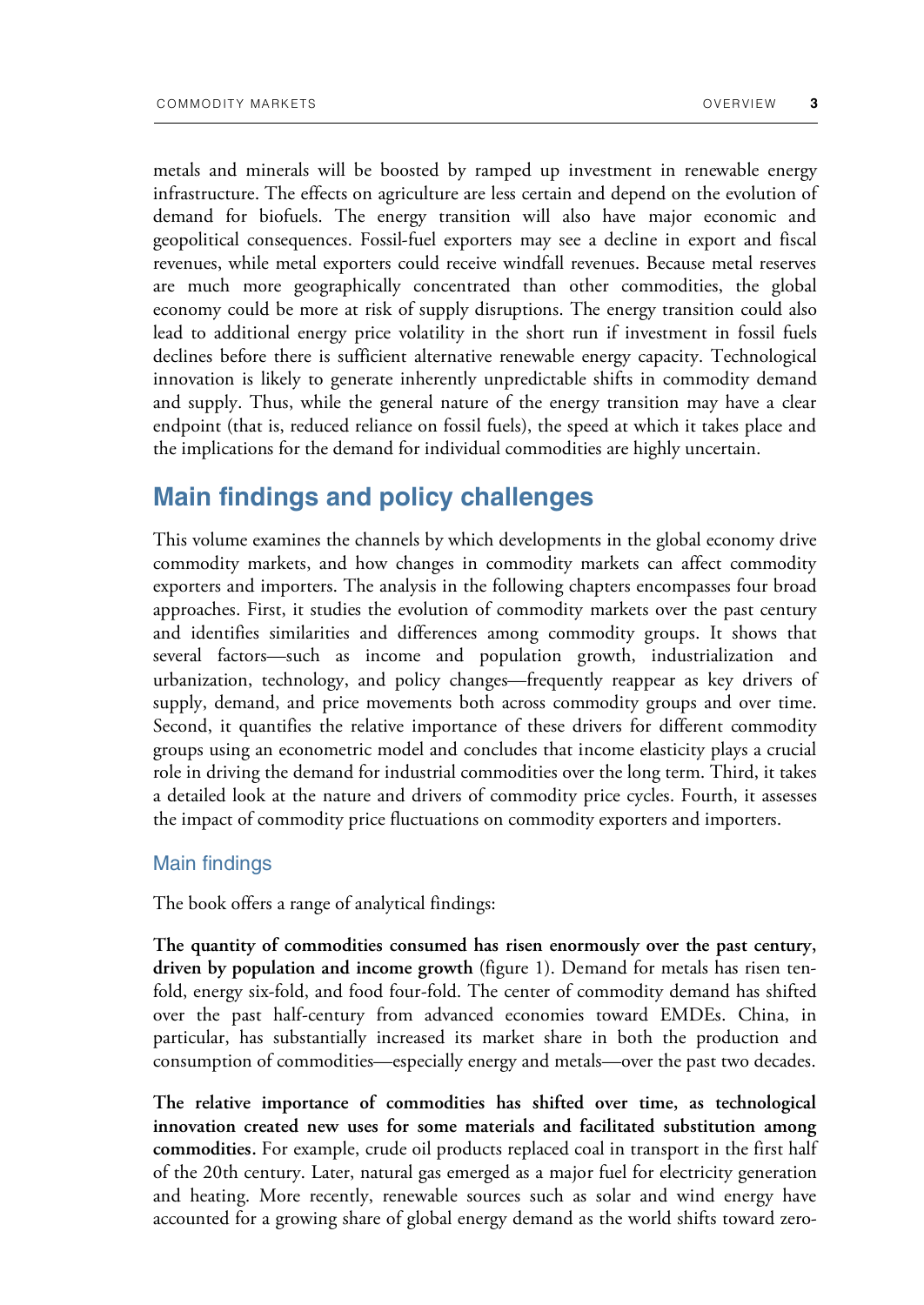## **FIGURE 1 Overview**

Global consumption of metal commodities has grown in line with GDP while consumption of *agricultural commodities resembles population growth. China dominates the consumption of most industrial commodities. Production has likewise seen a huge increase, assisted by technological developments that have boosted productivity. Commodity exporters, particularly oil exporters, are reliant on these commodities for export and fiscal revenue.* 



#### **C. World metal ore production and GDP D. Maize yields, United States**



### **E. Share of oil or metal exports in total exports, oil and metal exporters**



## A. Commodity demand, GDP, and population **B. China's share of global consumption**





#### **F. Share of resource revenues in total government revenues, oil and metal exporters**



*Sources*: BP Statistical Review; UN Comtrade; United States Department of Agriculture; World Bureau of Metals Statistics; World Bank. A. Data show increase in global commodity consumption, GDP, and population between 1970 and 2019.

E.F. Charts show the median and interquartile range of the share of exports and share of fiscal revenues

accounted for by resource sectors for EMDE exporters of that commodity. Oil includes 62 EMDEs, copper 14, aluminum 10, zinc 5, nickel 3, and lead and tin each have 1. Export data are from 2019 depending on availability.

E. Due to small sample size, lead and tin do not have an interquartile range.

F. "Multiple" exporters include exporters who export both oil and copper.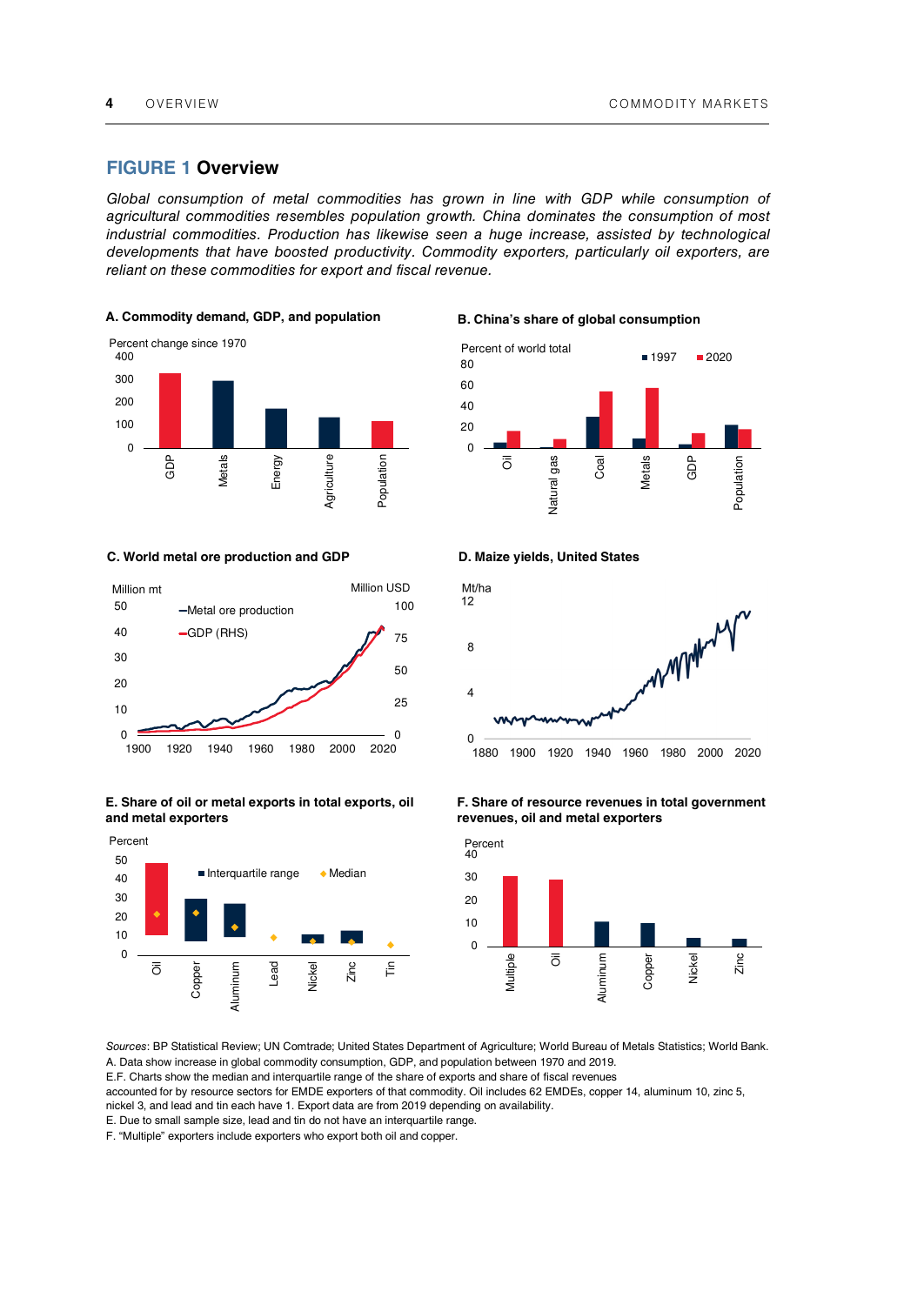carbon energy. Among metals, aluminum's light weight, strength, and affordability have made it an attractive replacement for metals, such as steel, in such industries as packaging, auto manufacturing, and construction. Among agricultural commodities, substitution is common among some grains and especially different types of oilseeds. Shifts also have occurred on the demand side, including the ongoing increase in the consumption of animal products that require soybeans and maize for animal feed, and the increased use of biofuels that raises demand for maize, vegetable oils, and sugar cane.

**Growth in China's demand for commodities is expected to slow, while other fastgrowing EMDEs are likely to account for an increasing share of commodity demand.** China's economic growth is projected to slow as its economy shifts from manufacturing and investment to services and domestic consumption. However, China's experience over the past half-century is unlikely to be repeated, unless a group of other EMDEs collectively (or India) replicate China's growth performance. As some EMDEs mature, broader slowdowns in global economic and population growth will also contribute to slower growth in overall commodity demand. At the same time, as the energy transition gathers speed, fossil fuels will increasingly be replaced by metals, while climate change and changing weather patterns are likely to affect the production of many commodities. Technological innovations will further affect commodity demand—perhaps through better and cheaper materials, new methods of extracting or consuming resources, and increased energy efficiency of consumption.

**Commodity markets are heterogeneous in terms of their drivers, price behavior, and macroeconomic impact on EMDEs.** Policy makers often treat commodities as homogenous, and as a result misinterpret the drivers of price changes and their impact, which can lead to inappropriate policy responses. To formulate appropriate policy, it is critical to understand differences among commodity markets.

**The relationship between economic growth and commodity demand varies widely across countries, depending on their stage of economic development.** At low levels of income, commodity demand rises rapidly with economic growth (that is, income elasticities of demand are high). But as incomes rise, demand growth starts to slow as basic infrastructure and energy needs are fulfilled. For advanced economies, demand has actually decreased at the highest levels of income in response to conservation efforts and efficiency gains. Aggregate income growth is more important for metals and energy demand than for food commodities, which more closely track population growth.

**Real commodity prices follow different paths in the long term.** Adjusted for inflation, prices of agricultural commodities have been on a long-term downward path, reflecting the spectacular increase in productivity and low income elasticity of demand for these commodities (figure 2). In contrast, real energy prices have risen since the early 20th century, as demand has increased in line with income and suppliers have been forced to turn to less accessible sources. The long-run trends in metal prices have been mixed, due to their high income elasticities of demand, while extraction processes have benefitted from technological improvements. Moreover, the cyclical components of energy and metal prices follow business and investment cycles more closely than agricultural prices.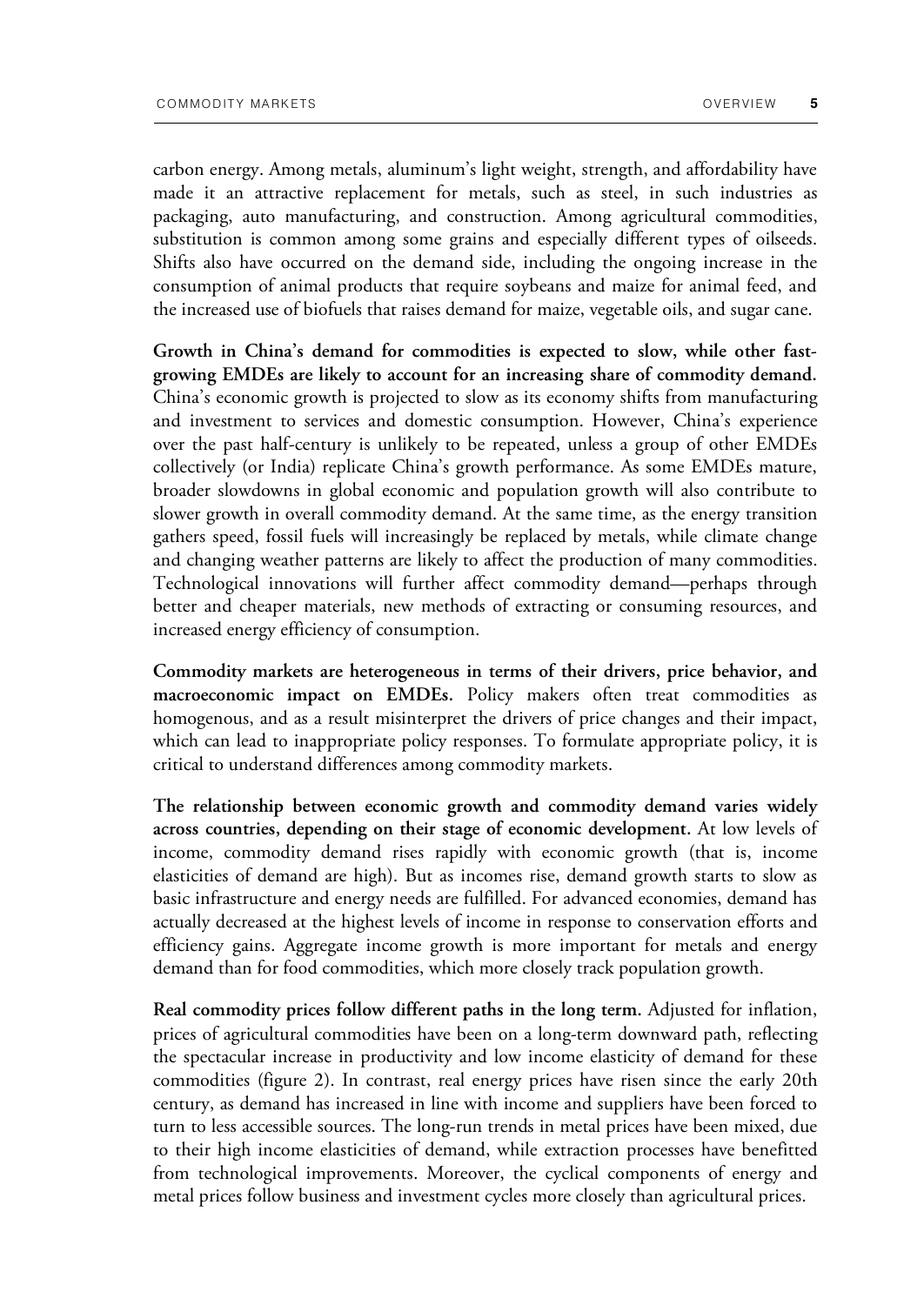## **FIGURE 2 Real prices of key commodities**

*Energy prices, which were broadly stable prior to 1970, have experienced two cycles, one associated with the oil crises of the 1970s and the other with the emergence of EMDEs (and China) in the 2000s. Most agricultural commodity prices have followed a long-term downward path, consistent with the fact that demand grows in line with population. The evolution of metal prices has been mixed, with significant volatility in copper—a reflection of its close link with industrial activity and a downward trend for aluminum resulting from its relative abundance.* 















*Note*: Prices have been deflated by the US CPI; base year is 1990.









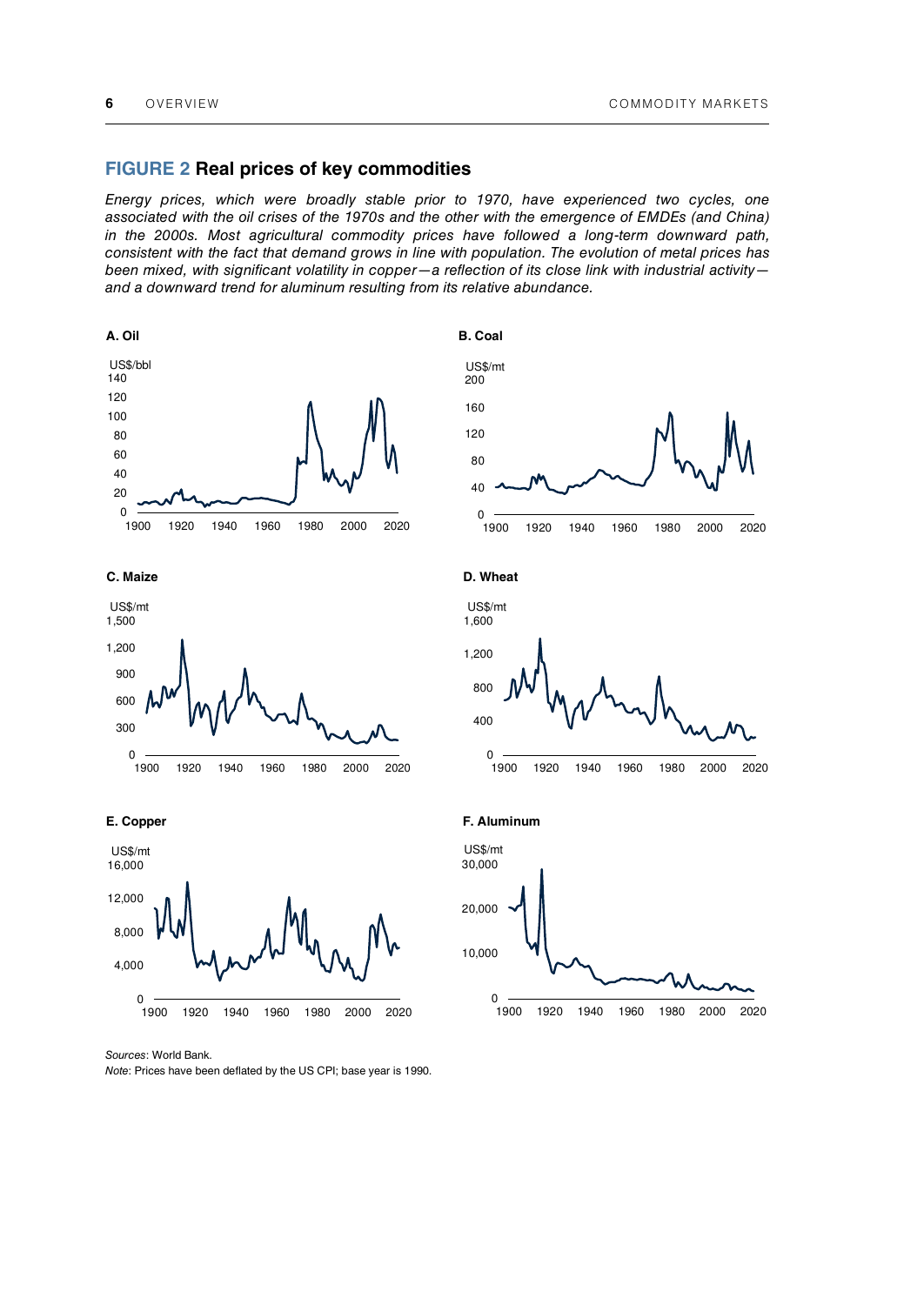**Global macroeconomic shocks have been the main source of short-term commodity price volatility over the past 25 years—particularly for metals**. Global demand shocks have accounted for 50 percent of the variance of global commodity prices and global supply shocks accounted for 20 percent. In contrast, during 1970–96, supply shocks specific to particular commodity markets—such as the 1970s and 1980s oil price volatility—were the main source of variability in global commodity prices.

**Among commodity exporters, oil exporters tend to be less diversified than metal and agricultural exporters.** They depend much more on oil for export and fiscal revenue than other commodity exporters depend on agricultural products or metals. As a result, oil-exporting economies are quite vulnerable to fluctuations in oil prices. However, there are significant variations in the size, duration, and impact of price fluctuations across commodities. Moreover, price shocks have asymmetric impacts, with large price declines having a bigger impact on commodity exporters than do large price increases.

**Policy frameworks that enable countercyclical macroeconomic responses have become increasingly common—and beneficial**. This is particularly true during the past two decades when the number of commodity-exporting EMDEs with fiscal rules and inflation-targeting central banks increased (figure 3). These frameworks have helped moderate macroeconomic fluctuations and boost growth. Similarly, the use of sovereign wealth funds has helped countries diversify their national assets and may reduce the risks posed by the "resource curse," a term used to describe how resource-rich countries can perform more poorly than less-endowed developing economies.

**Other policy tools have had mixed outcomes.** Many countries use subsidies to mitigate the impact of price spikes on poorer households, particularly for food and energy. Trade interventions, such as export restrictions, have also been used to counter external shocks. At the international level, coordinated supply management efforts were used in many commodity markets over the past century to stabilize markets in response to short-term disruptions, or to raise or stabilize prices over the longer term. While there have been some successes when these tools had short-run and targeted objectives, their prolonged use often led to unintended consequences—subsidies are very costly, regressive, and can encourage excess consumption; trade policies can exacerbate price spikes; and commodity agreements have almost always failed, leading to major price volatility. The mixed impact of these tools reflects, in part, the difficulty faced by policy makers in determining whether price shocks are permanent or transitory. The next section examines the reasons why policy tools are needed and considers the best approach for policy makers to respond to different challenges.

## Policy challenges and responses

Policy tools should be tailored to the type of shock and the terms-of-trade effects faced by different types of commodity exporters and importers. For all economies, strong macroeconomic frameworks that provide counter-cyclical fiscal and monetary policies can help build buffers and allow authorities to better manage the negative economic effects of commodity price fluctuations. For longer-term trends, such as the energy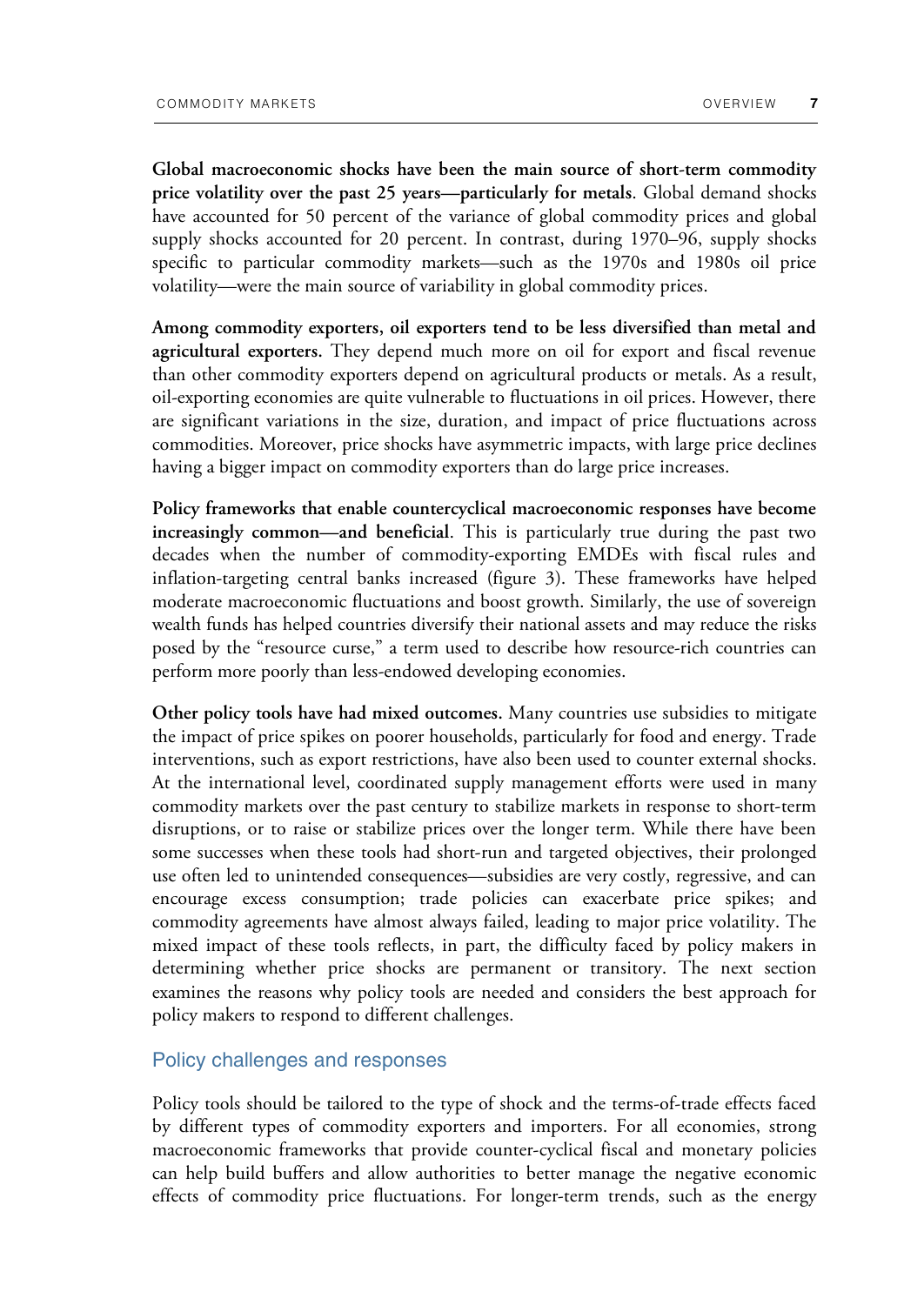### **FIGURE 3 Policy improvements in recent years**

*There has been a marked improvement in policies in commodity exporters during the past two decades. A rising share of commodity-exporting EMDEs has adopted inflation targeting and fiscal rules, while central bank transparency has also improved. Both energy subsidies and agricultural subsidies (the latter among OECD countries) have been reduced. Historically, commodity markets*  have been subjected to supply management schemes. These have all ended (except oil), often *followed by large price falls.* 

#### A. Commodity-exporting EMDEs with fiscal rules **B. Agricultural subsidies or inflation targeting**









**[C. Energy subsidies D. Change in price after agreements collapse](https://thedocs.worldbank.org/en/doc/b4ff84b2d5dc4d0963a5074102460cc1-0350012022/related/Commodity-Markets-Overview-charts.xlsx)** 



*Sources*: Cerutti, Claessensand, and Laeven (2021); Dincer, Eichengreen, and Geraats (2019); Ha, Kose, and Ohnsorge (2019); International Energy Agency; International Monetary Fund; Organisation for Economic Co-operation and Development; United States Department of Agriculture; World Bank.

A. An economy is considered to be implementing a fiscal rule if it has one or more fiscal rules on expenditures, revenues, balancing the budget, or limiting debt. Inflation targeting as classified in the International Monetary Fund's Annual Report of Exchange Arrangements and Exchange Restrictions.

B. Shows total support granted to the agricultural sector as percent of GDP. Producer support is measured at the farm gate level and comprises market price support, budgetary payments, and the cost of revenue foregone.

C. Sample includes 25 energy-exporting EMDEs and 14 energy-importing EMDEs.

D. The change is based on the three-year nominal average before and after the year of the collapse of the agreement. The year of collapse is noted in parentheses and is excluded from the comparison.

transition and climate change, policy makers in EMDEs can take steps now to prepare for and build resilience to potential shifts in commodity demand, even though the speed at which these shifts will occur is uncertain. In some countries, notably fossil fuel exporters, expected long-term trends require efforts to reduce their exposure to resource sectors over the medium to long term. For metals exporters, strong demand for certain metals arising from the energy transition may lead to windfall revenue, which will require policies to ensure that these revenues are used strategically and equitably.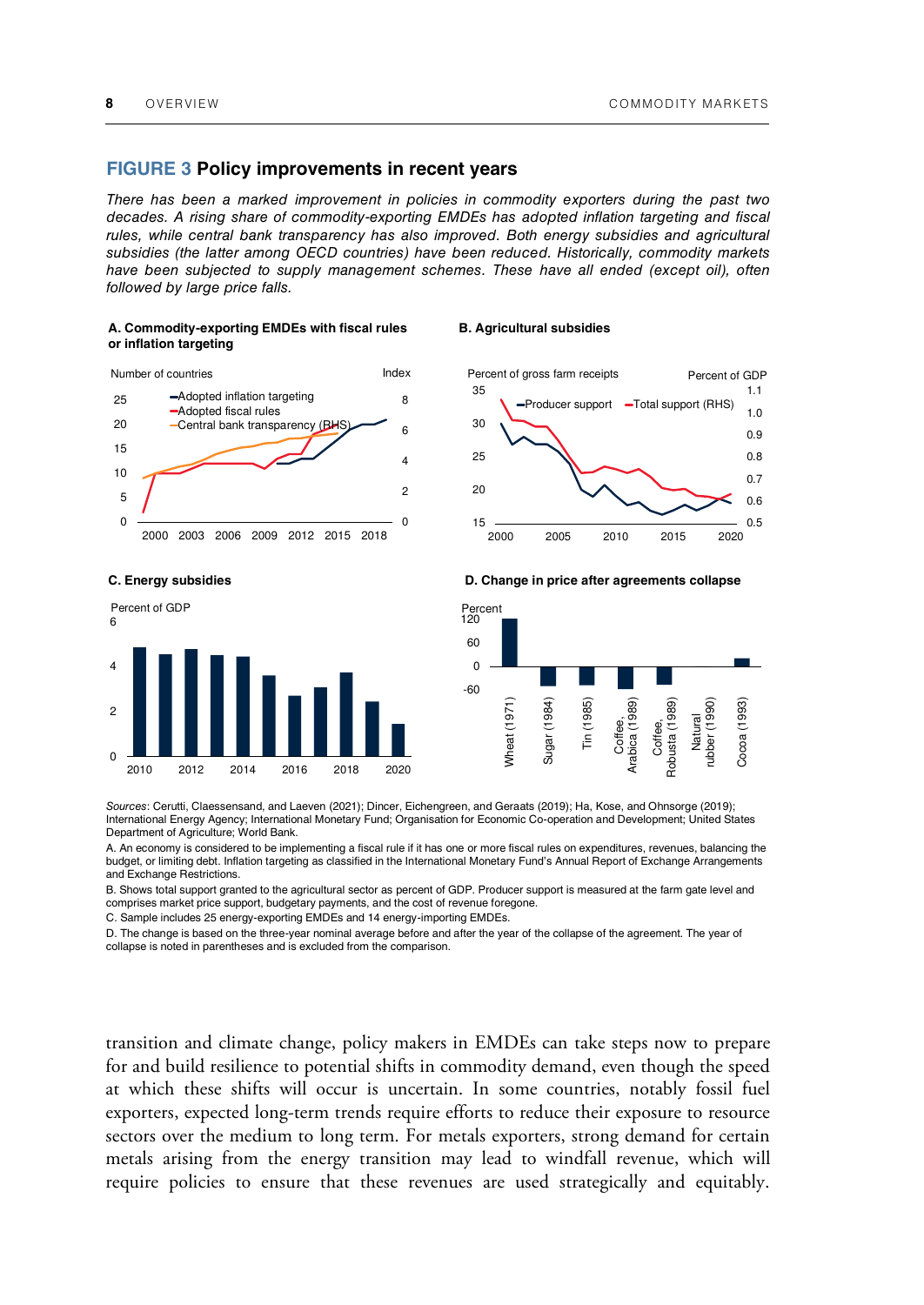Agricultural exporters are likely to experience differing effects of climate change and will need to build resilience to extreme weather shocks.

## *Policies to manage the macroeconomic impact of commodity price fluctuations*

Robust macroeconomic policy frameworks oriented toward longer-term sustainability offer the best protection against commodity price volatility (Borensztein et al. 1994; World Bank 2009). Key ingredients are strong fiscal frameworks that encourage countercyclical fiscal policy, notably by building fiscal space during booms to support spending during slumps; exchange rate flexibility linked to a monetary policy with credible lowinflation objectives; and a regulatory system for the financial sector that deters the accumulation of excessive risks, especially from capital inflows and foreign currency debt. In addition, policy makers may use financial market-based risk-management instruments offered on commodity markets such as futures and options contracts.

**Fiscal policies.** Swings in commodity-based fiscal revenues in EMDEs often lead to procyclical fiscal policies: spending rises when commodity prices are high and falls when commodity prices decrease (Arezki, Hamilton, and Kazimov 2011; Frankel, Végh, and Vuletin 2013; Ilzetzki and Végh 2008). This procyclicality, however, tends to be asymmetric between booms and slumps. Spending typically rises faster during a resource boom than it falls during a slump, reducing net public savings (Gill et al. 2014). A sustainable and stability-oriented fiscal framework would build buffers during the boom phase of a cycle to prepare for a later bust. Fiscal rules can help in this regard by dampening the observed procyclicality of government spending among commodity exporters. Sovereign wealth funds can also be used to invest commodity revenue windfalls, thereby generating revenue for future generations.

**Monetary policies.** For commodity exporters subject to terms-of-trade volatility, a flexible exchange rate regime can be superior to a fixed exchange rate. Flexible exchange rates can act as a mechanism of adjustment to commodity price shocks (Berg, Goncalves and Portillo 2016; Broda 2004; Céspedes and Velasco 2012). For example, during the 2014 oil-price plunge, oil exporters with a floating exchange rate had better macroeconomic outcomes than those with a fixed exchange rate (World Bank 2016). For a flexible exchange rate to work effectively, monetary policy has to provide a solid anchor to longer-term inflation expectations. Many central banks use flexible inflation targeting for this purpose, allowing inflation to vary in the short term but returning it to target over time. In contrast, for small open economies or countries with less developed financial markets, a fixed exchange rate regime can offer some advantages, especially if the central bank cannot commit credibly to an inflation target (Frankel 2017).

**Macroprudential policies, capital flow management measures.** Commodity price fluctuations often lead to substantial capital inflows, which can cause sharp movements in asset prices and credit markets and amplify business cycles in commodity-exporting countries (IMF 2012). Capital flows to developing countries tend to be procyclical (Kaminsky, Reinhart, and Végh 2004). Macroprudential policies can be used to address vulnerabilities that arise from excessive capital inflows. Such policies could include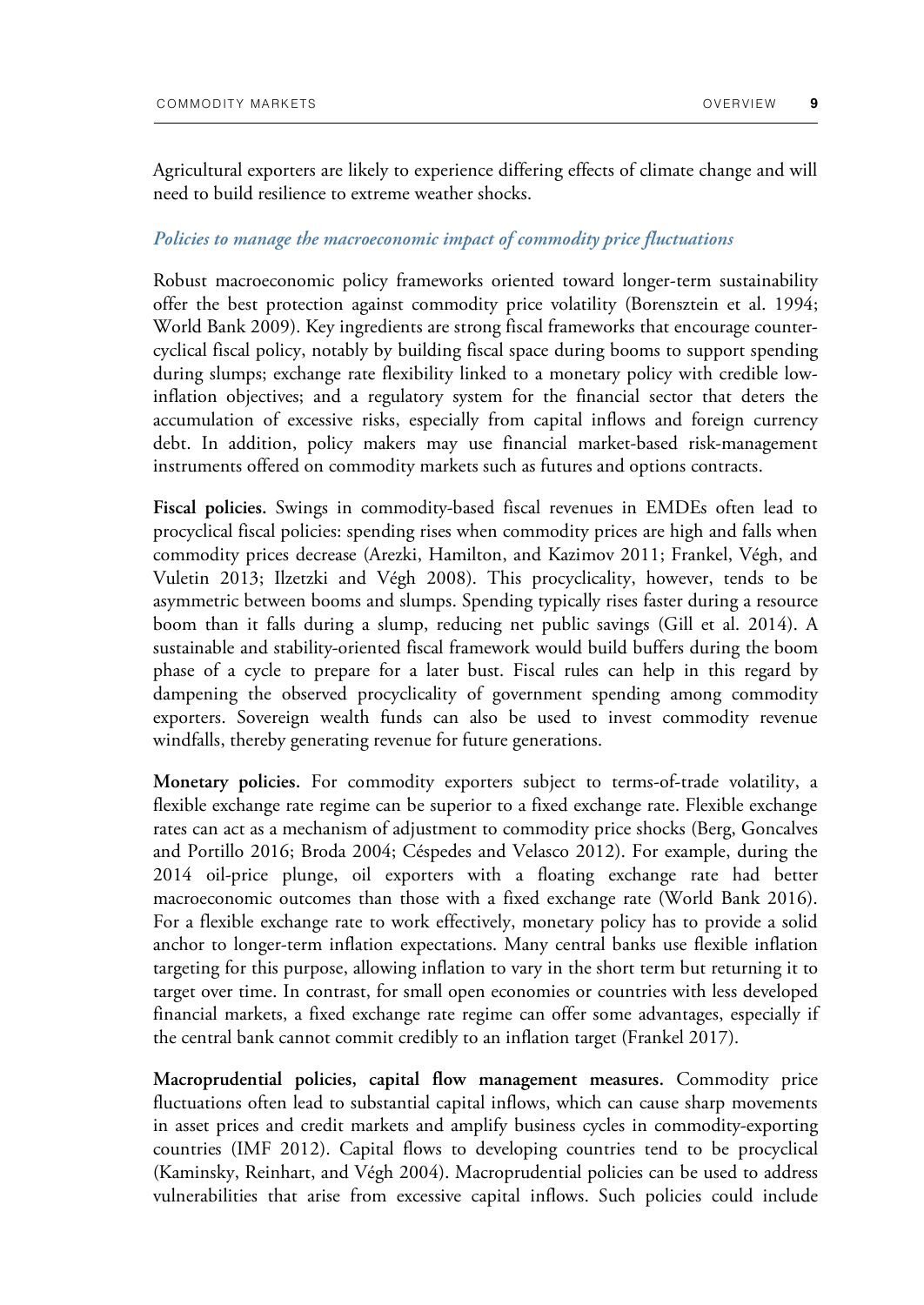requiring countercyclical capital buffers by financial institutions, restricting foreign currency borrowing, limiting loan-to-value ratios in housing finance, and limiting the accumulation of short-term debt. Capital controls can also be used to limit the financial risks arising from short-term capital flows.

**Market-based mechanisms.** Governments exposed to commodity price fluctuations can use market-based risk mechanisms such as futures and options contracts to limit their exposure to price movements. Such instruments, however, have their own shortcomings. They can be costly (especially if they involve exchange rate contracts in which the commodity in question is traded in a different currency) and they can be subjected to large interest rate risk if hedges are mismatched. These instruments also only apply to the short term (with the exception of crude oil, few futures contracts extend much more than a year) and so cannot be used to address long-term changes in prices. Other options include state-contingent debt instruments, such as commodity-linked bonds, which fluctuate in value in line with commodity price movements and can thereby help governments manage public debt, although in practice these novel instruments are hard to use (Benford, Best, and Joy 2016).

## *Structural policies to reduce vulnerability to commodity price fluctuations*

Exposure to commodity market risks is most pronounced for countries that depend on a narrow range of resource-based exports. The underlying vulnerability can be addressed only over the longer run, via structural changes in the economy and through macroeconomic policies discussed above. Economic diversification reduces the risks of terms-of-trade shocks, but direct government intervention to achieve it is seldom successful and may go against the country's comparative advantages. A more promising way forward is to establish an environment that favors innovation and investment generally. Commodity exporters also face environmental risks, and for their future prosperity they must ensure that their resources are extracted in a sustainable way.

Commodity importers encounter a different set of risks. They are less subject to termsof-trade volatility from commodity price shocks than exporters because commodity concentration is much less on the import side. However, importers may face risks of accessibility to resources that commodity exporters do not. This has become a more pressing issue during the energy transition because some countries may find it harder to obtain the metals needed for renewable energy infrastructure in a similar way that some countries today have difficulties accessing energy resources.

**Economic diversification**. The prospect of a long-term decline in demand for fossil fuels gives hydrocarbon exporters an especially strong motive to diversify their economies. In addition, for countries that rely heavily on commodities that may be subject to downward price trends, structural policies may be needed to facilitate adjustments to new economic environments. For example, low-income countries that depend on exports of agricultural products as a source of revenue may benefit from reforms that facilitate the expansion of other sectors of their economy. There is strong evidence that diversifying exports and government revenues away from commodities strengthens an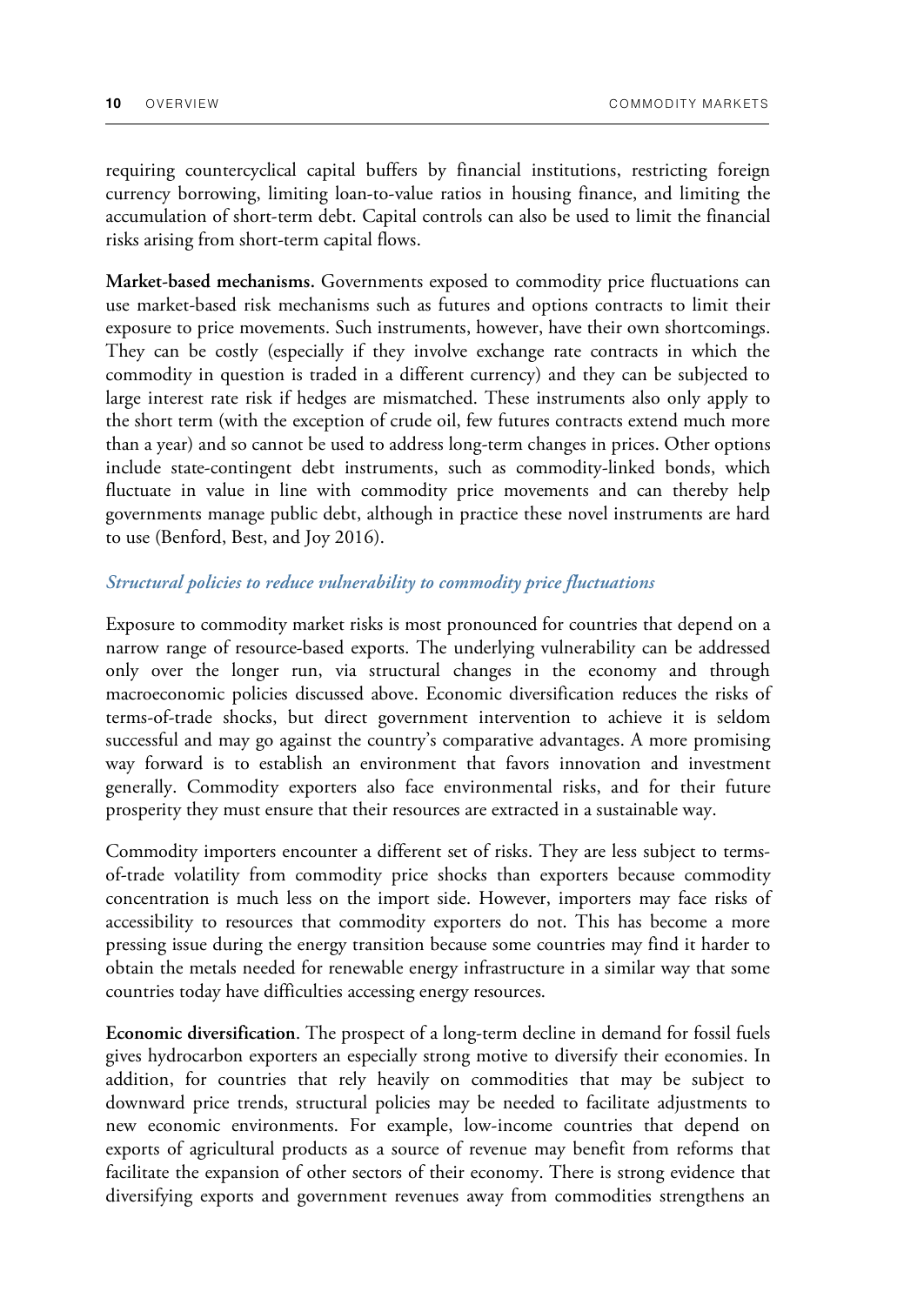economy's long-term growth prospects and resilience to external shocks (Hesse 2008; Papageorgiou and Spatafora 2012; and World Bank 2018a).

Diversification can take different forms. Policies can support vertical integration which, in the case of an oil producer could involve oil refining and petrochemicals. Governments could also encourage firms to diversify their output mix (horizontal diversification) with an emphasis on innovation and technological upgrading (Cherif and Hasanov 2014). Governments can also diversify their "national asset portfolios" an economy's mix of natural resources, human and physical capital, and economic institutions (Gill et al. 2014; World Bank 2021; World Bank 2022). For example, reforms to enhance the economic value of the work force (human capital accumulation) can promote export diversification partly by promoting innovation and the development of new products (Giri, Quayyum, and Yin 2019). More generally, education is a key driver of long-term economic growth and poverty reduction and can help boost innovation as well as lead to stronger institutions (World Bank 2018b).

**Wealth diversification.** Sovereign wealth funds have been used successfully by several countries to diversify wealth and provide stable long-term foreign income. These funds allow countries to invest windfall revenues rather than spending them, diversifying the country's wealth. For energy exporters anticipating a decline in future demand, building a rainy-day fund while prices remain elevated becomes more pressing. For metal exporters that may benefit from future windfalls, creating frameworks and legislation to create sovereign wealth funds now can help preserve resource revenue for the future.

**Resource security.** The energy transition is expected to result in a sharp increase in demand for metals and minerals and will pose several challenges. First, policy makers must provide a conducive policy environment that ensures sufficient investment goes into metals production to avoid future shortfalls (Boer, Pescatori, and Stuermer 2021). Policy makers could remove obstacles that prevent businesses from rapidly increasing the production of a metal following the discovery of a reserve. Second, the resources required for the energy transition must be extracted in an equitable and environmentally friendly manner, while recycling rates will need to be stepped up (Hund et al. 2020). Third, to facilitate the smooth functioning of metal markets, greater availability of data and analysis is required, including robust forecasts of global supply and demand. The creation of an international institution focused on metals—similar to the International Energy Agency (which was established after the 1970 oil crises) and the Agricultural Marketing Information System (established after the 2010-11 food price spikes)—could provide a useful forum for cooperation.

## *Policies to moderate boom-bust cycles: use cautiously*

Commodity price booms and busts often lead to calls for policy measures to protect producers or consumers. For example, governments often use subsidies or trade measures to try to moderate the effects of commodity price movements on consumers. At the international level, attempts to mitigate market volatility can take the form of agreements among producers to manage supplies in order to achieve price goals.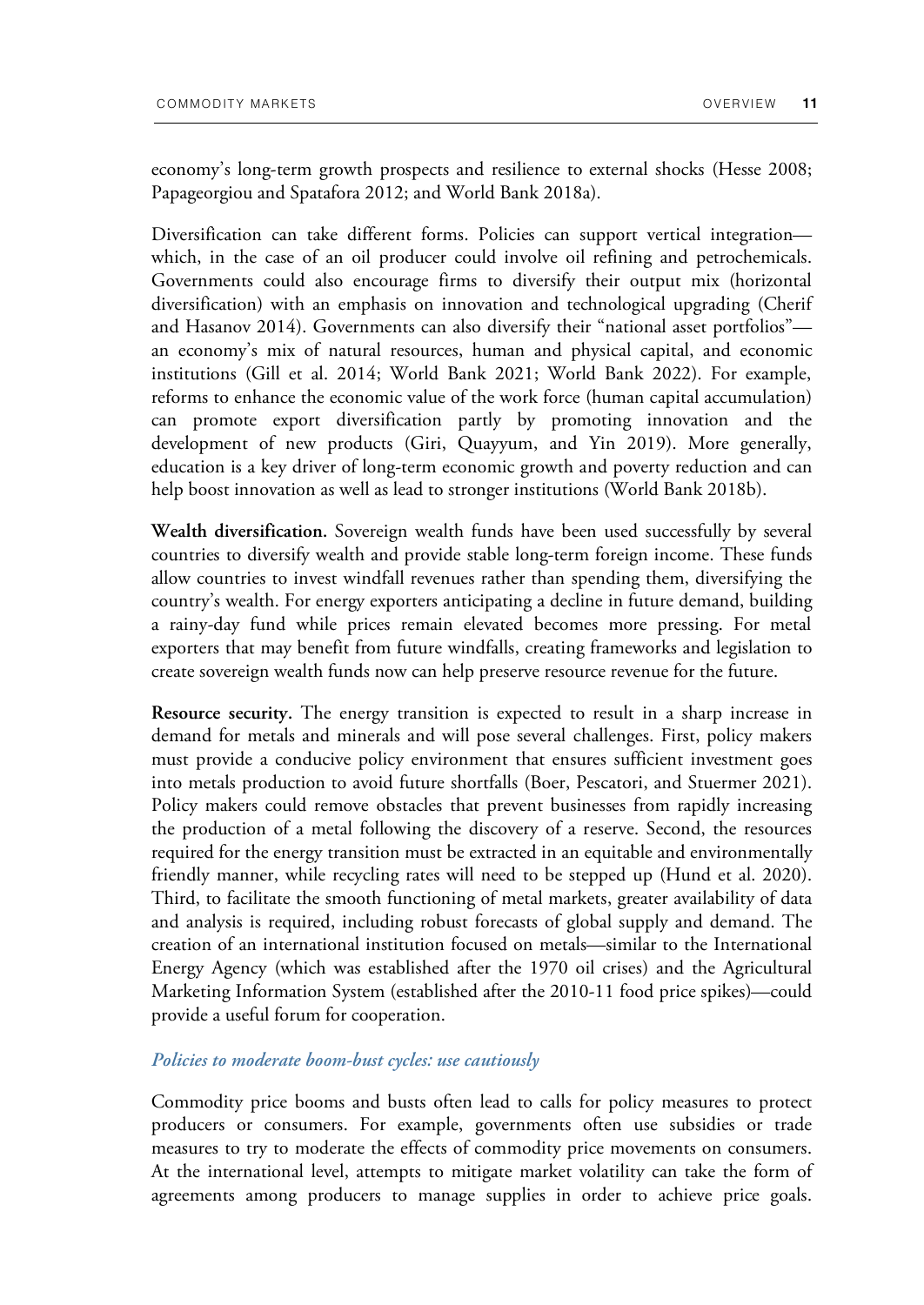However, history suggests that these policies may be effective only for achieving limited, short-term objectives. Prolonged use of these schemes has generally led to undesirable consequences, and such tools should be used cautiously.

**Domestic policy initiatives**. Commodity price spikes can hurt households, particularly poorer households, which spend a large portion of their disposal income on food. Consumer subsidies are frequently used to protect households from destabilizing shocks, especially for food and energy. For example, the energy price spikes of 2021-22 led both advanced economies and EMDEs to announce fuel subsidies or tax breaks. Policy makers have also often turned to trade measures such as restrictions and bans on the export of agricultural products to boost domestic supply and dampen inflation in food prices.

While subsidies may be an effective tool to temporarily moderate the impact of shocks, they can have adverse effects if they remain in place for too long. Subsidies are very expensive and can erode fiscal space, diverting funds from potentially more productive spending in other sectors such as infrastructure, health, and education (Guenette 2020). Often, subsidies benefit wealthier households more than poorer households and, as a result, encourage excess consumption. In addition, trade policies that seem appropriate at the country level can have significant negative global consequences when applied simultaneously by many countries. For example, the combined use of trade restrictions during the 2010–11 food price spike amplified the increase in world prices and tipped millions of people into poverty, even though each country's policies dampened domestic price movements (Laborde, Lakatos, and Martin 2018; World Bank 2019). Instead of subsidies, policy makers should use social welfare policies where feasible to protect the most vulnerable households. These policies could include targeted safety-net interventions such as cash transfers, food and in-kind transfers, school feeding programs, and public works programs (World Bank 2019).

**International policy initiatives.** Coordinated supply management efforts have been implemented in numerous commodity markets over the past century. The Organization of the Petroleum Exporting Countries (OPEC) is a well-known arrangement to coordinate supply and one of the longer-lived. Supply management schemes may appear attractive as a permanent facility to mitigate boom-bust cycles of commodity prices by controlling production. Indeed, internationally negotiated supply management schemes have often had the goal of long-term price stabilization. Experience has shown, however, that high and stable prices encourage new producers to enter the market and consumers to reduce their consumption. These market pressures often lead to the eventual collapse of such supply management schemes. At their worst, these mechanisms exacerbate commodity price cycles and harm producers by encouraging consumers to switch to alternatives, which may lead to a permanent reduction in demand for the commodity.

## **Synopsis**

The remainder of this introductory chapter summarizes the main messages of the subsequent chapters in this volume. For each chapter, the main theme, contributions to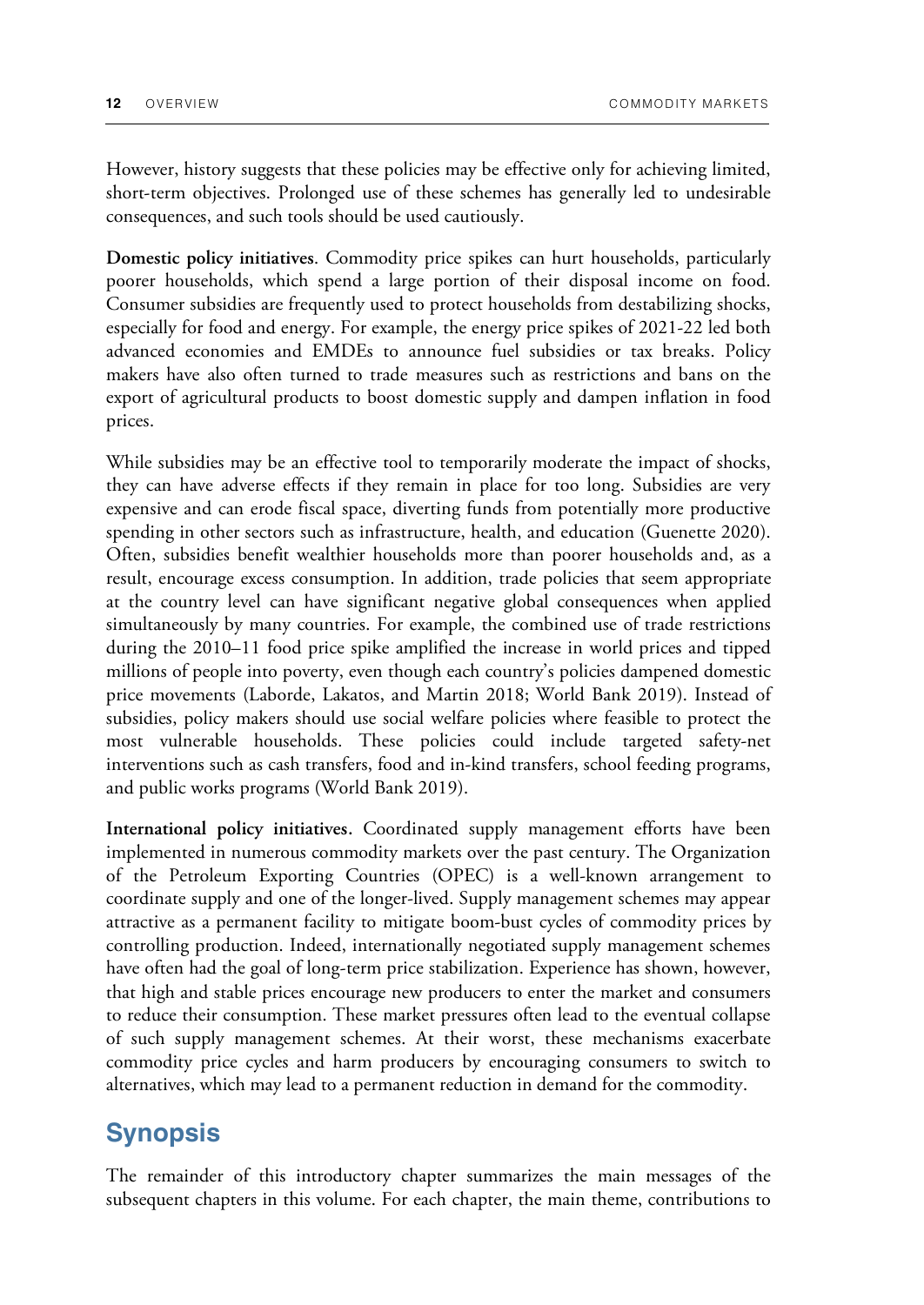the literature, and analytical findings are presented. These summaries are followed by a discussion of future research directions.

## Chapter 1: The Evolution of Commodity Markets Over the Past Century

Commodity markets have undergone massive changes over the past century. Dramatic increases in productivity have led to a declining trend in commodity prices relative to manufactured goods and services. Technical innovations have affected patterns of consumption as well as production. Innovations in transportation have reduced costs and widened the opportunities for international trade in commodities, while innovations in communication have facilitated the development of price benchmarks and greater integration of commodity markets. The growing role of EMDEs in the global economy has shifted the location of demand, especially for energy and metals. In chapter 1, Baffes, Koh, and Nagle review developments during the past century for three key commodity groups: energy, metals, and agriculture.

**Contribution**. The chapter examines demand trends, technological progress, price fluctuations, and policy interventions. It makes three contributions to the literature. *First*, it analyzes all three main commodity markets—energy, metals (including precious metals), and agriculture—and highlights differences and similarities among commodity markets. *Second*, the discussion takes a longer-term perspective, including events and developments earlier in the 20th Century, such as World War I and the Great Depression, as well as recent events in the 21st Century, such as the COVID-19 pandemic and the war in Ukraine. *Third*, in addition to price movements, it discusses three key aspects of commodity markets—preferences and demand shifts, technological progress, and policies. It also considers how the energy transition will affect commodity markets in the future.

**Main findings**. Four major themes emerge (figure 4). *First*, commodity demand (and production) has increased enormously over the past century. The largest increases have been for energy and metals as population and per capita income have grown and technological change has encouraged the use of industrial commodities. Demand growth over the period has shifted from advanced economies toward EMDEs. There has also been significant substitution across groups of commodities. For example: in ocean shipping, oil replaced coal; in the package and container industry, aluminum and plastics replaced tin; more recently, biofuels (an agricultural product) have been used as a substitute for fossil fuel in gasoline. These changes mimic earlier historical shifts—such as steamers replacing sailing ships, then diesel-powered ships replacing steamers; road vehicles and trains replacing animal power, and cotton and synthetic fibers substituting for wool and silk in clothing.

*Second*, technological advances have encouraged consumption by creating new products and new uses for commodities. They have also reduced the use of raw materials by improving efficiency in consumption and production. In addition, they have facilitated the discovery and development of new reserves and new commodities. Spectacular advances in agriculture took place after the development of hybrid varieties in the 1930s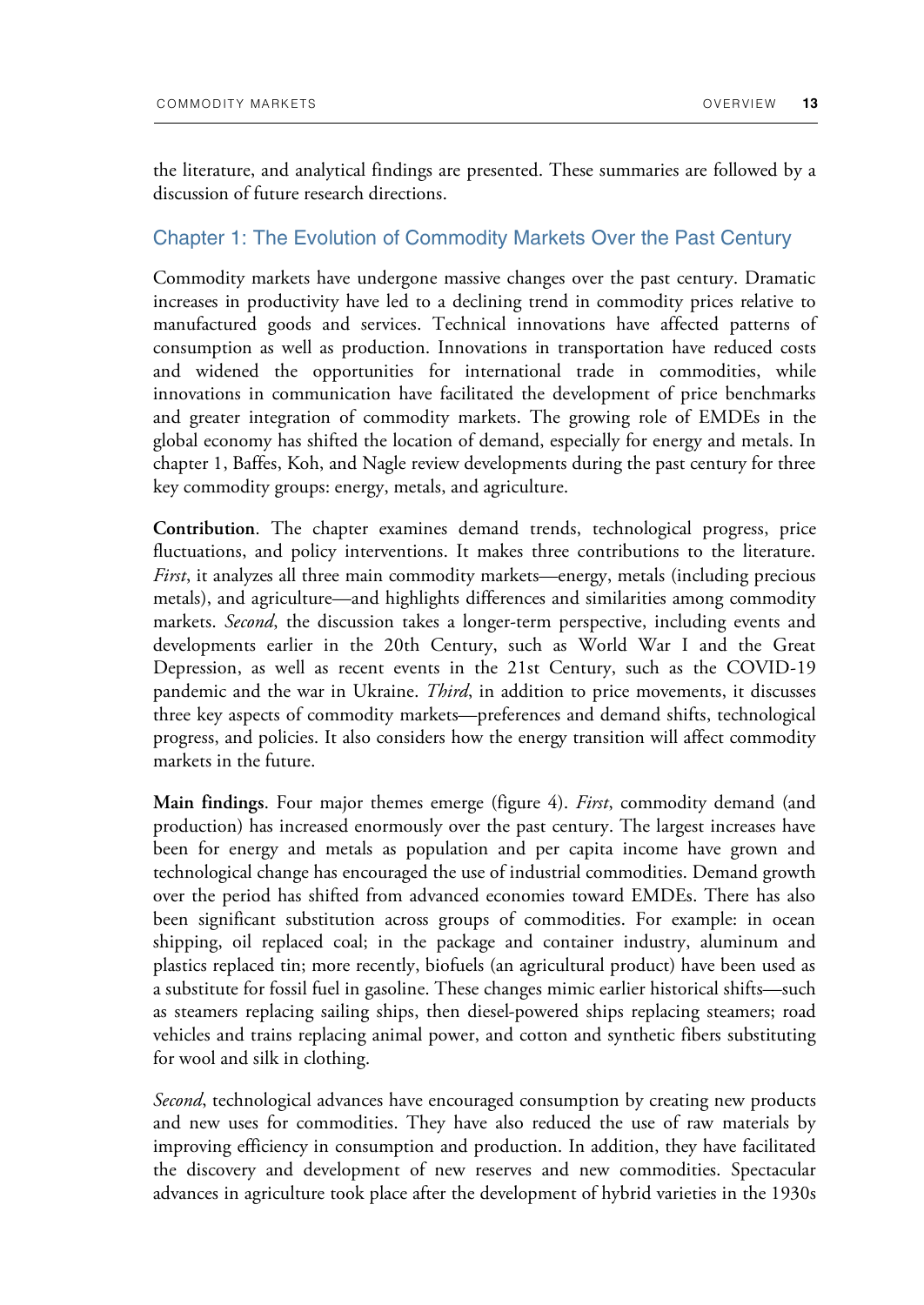## **FIGURE 4 Evolution of commodity markets over the past century**

*The structure of energy markets has changed significantly over the past two centuries, with gradual transitions as new fuels have emerged. Periods of high prices have periodically led to the emergence of new producers, often via new discoveries or new technologies, such as the Middle East after the Second World War, and the North Sea, Mexico, and Alaska in the 1970s. Technology has also played a big role in the composition of production and consumption of commodities. For example, maize productivity increased almost 10-fold during 1930-2020. Consumption of edible oils in particular has seen a massive increase, due to its many uses, including in food, animal feed, consumer products, and biofuels.* 



**A. Level of global energy consumption, by source B. Global oil production, 1970-2019** 









### **[C. Metal demand since 1900 D. Copper use in electricity generation](https://thedocs.worldbank.org/en/doc/b4ff84b2d5dc4d0963a5074102460cc1-0350012022/related/Commodity-Markets-Overview-charts.xlsx)**



**F. Output, population, and food consumption growth** 



*Sources*: BP Statistical Review; Copper Alliance; Energy Information Administration; United States Department of Agriculture; World Bank.

A. Renewables includes hydro-electric, solar, wind, geothermal, biomass, wave and tidal.

B. North Sea includes Norway and the United Kingdom.

C. Total metal consumption includes copper, aluminum, tin, lead, and zinc.

D. Chart shows the amount of copper required to generate one megawatt of electricity using different generation methods.

F. Edible oils includes coconut, olive, palm, palm kernel, rapeseed, soybean, and sunflower seed oil. The base year is the average of1964-65.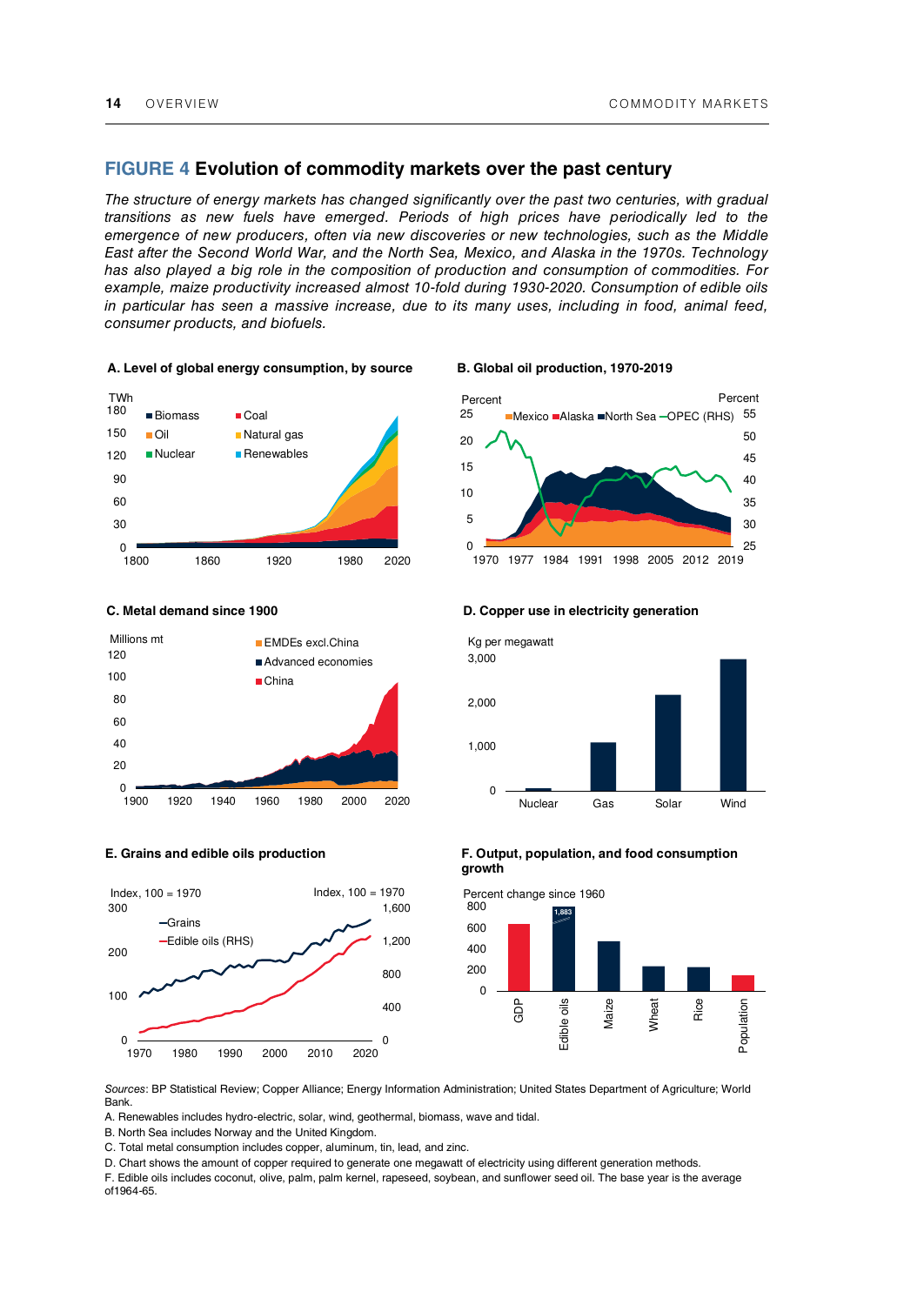and again after the Green Revolution of the 1960s and 1970s. The development of communications and information technology has also had major effects on the structure of commodity markets. A notable feature of increased technical sophistication is the expansion of futures and options markets, and related hedging techniques.

*Third*, innovation in commodity markets has often occurred in response to periods of high prices. For example, in the case of metals, technological improvements in aluminum and policy interventions in the tin market made aluminum the dominant commodity in packaging. Episodes of production restraint by OPEC stimulated the development of new sources of oil. The oil price shocks of the 1970s encouraged the development of off-shore oil in the North Sea and Mexico. High oil prices in the 2000s likewise spurred the development of shale oil production technology.

*Fourth*, a variety of interventions have been used to mitigate commodity market volatility. Interventions have taken different forms, including subsidies, production quotas, trade measures, and internationally coordinated supply management schemes. Government intervention has been most prominent in agriculture. Policies have had large effects on commodity markets, but they have also had unintended consequences. Although supply schemes led to higher prices for a while, they also encouraged production by competitors outside of the agreement and stockpiling by consumers, which eventually resulted in increased downward pressures on prices.

## Chapter 2: Commodity Demand: Drivers, Outlook, and Implications

Understanding the causes of variations in the long-term growth in commodity demand is critically important to the economic prospects of commodity-exporting EMDEs. Knowing how the key drivers—such as population growth, income growth, technology, and policies—shape long-term trends is a first step in making projections of future commodity demand growth. In chapter 2, Baffes and Nagle investigate the drivers of commodity demand over the past 50 years by looking at historical determinants, their evolution, and long-term prospects. They also discuss implications for policy makers.

**Contribution**. The chapter documents the channels through which population, income, technology, and policies affect commodity demand. It examines these relationships quantitatively by estimating income elasticities of demand for energy, metals, and agriculture, and uses these elasticities to build scenarios of future commodity demand, based on expectations for future population and income growth. The chapter makes two contributions to the literature. *First*, by estimating income elasticities of demand at the group level (for example, for aggregate metal demand, rather than for individual metals such as aluminum) it accounts for long-term substitution among commodities. While a few studies have done this for energy, none have used a common framework to compare income elasticities across commodity groups. *Second*, the methodology provides estimates of income-varying elasticities of demand, thus enabling an analysis of how commodity demand changes at different stages of economic development.

**Main findings**. The chapter offers three main findings (figure 5). *First*, population and income growth are the two primary drivers of aggregate commodity demand in the long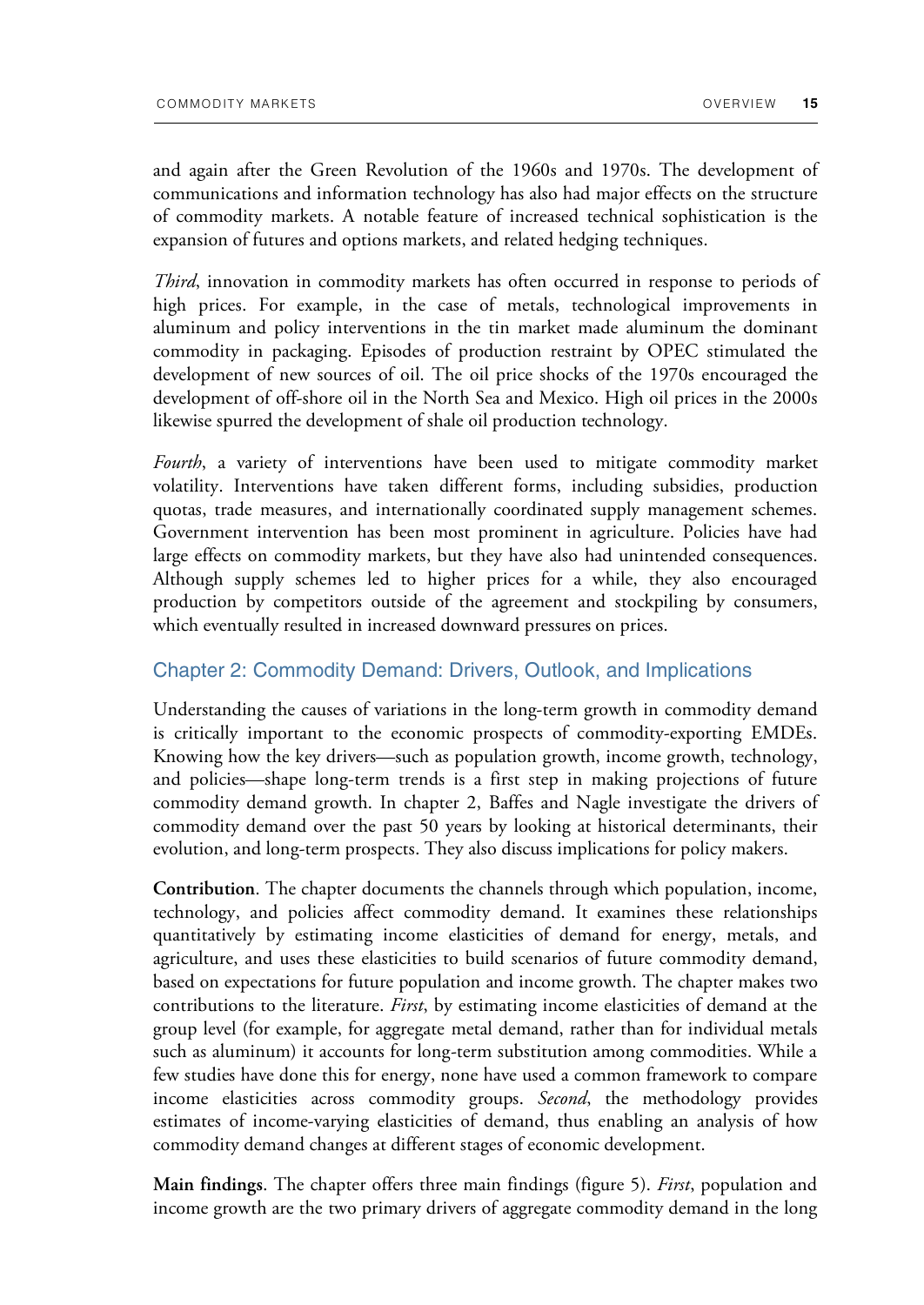## **FIGURE 5 Commodity demand**

*The relationship between income per capita and commodity consumption per capita shows signs of plateauing for most commodities as income rises. Although income elasticities decline as income increases across all commodity groups, the elasticities differ markedly at low-income levels: high for metals and low for food commodities, with energy in between. The energy transition will change the consumption landscape of some commodities, with an expected shift from energy to metals.* 

### A. Energy consumption **B. Metals consumption**



### **C. Shipping capacity in the United Kingdom**  D. Aggregate elasticity estimates



#### **E. Income elasticity of demand for commodities, F. Copper use in autos China and India**





Income elasticity of demand





*Sources*: BP Statistical Review; World Bureau of Metal Statistics; World Bank.

A.B. GDP per capita in constant 2010 U.S. dollars. Lines show the evolution of income and commodity consumption per capita over the period 1965-2019. Each data point represents one country or group for one year. EM7 excl. China includes Brazil, India, Indonesia, Mexico, Russia, and Turkey. ToE stands for tonnes of energy.

C. Denotes ocean transport capacity of ships registered in the U.K.

D.E. Income elasticities calculated using elasticity coefficients in Chapter 2.

F. Bars indicate the amount of copper used in different types of vehicles. ICE stands for internal combustion engine. EV stands for electric vehicle.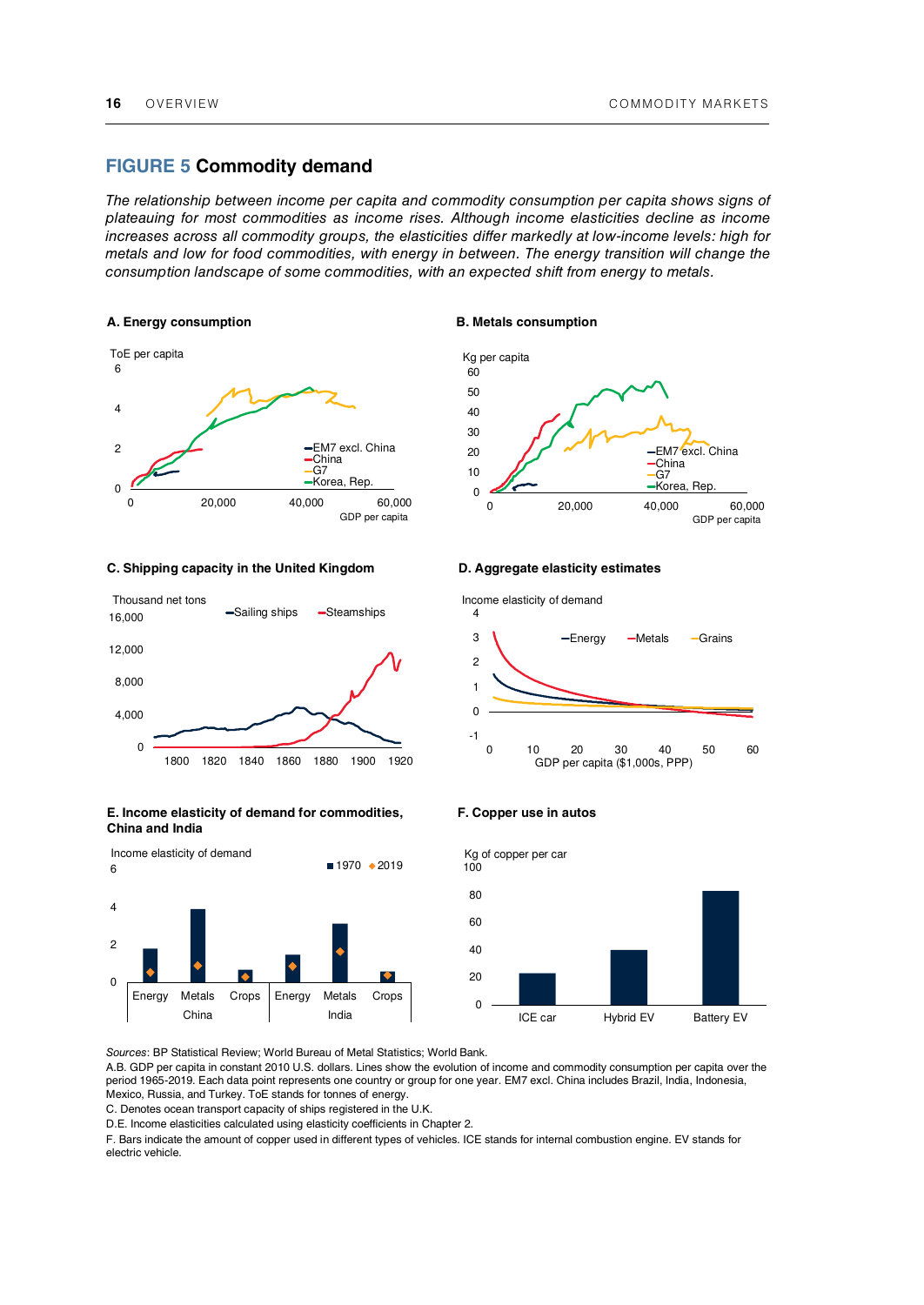run. Whereas income is a key driver of growth for metals and energy, it is less important for food commodities, which tend to be driven more by population growth. Other factors—including relative prices, technology, substitutions from one commodity group to another, and government policies—are also important drivers of commodity demand growth. These factors can lead to changes in the intensity of commodity demand for a given level of per capita income, as well as to changes in the relative importance of individual commodities.

*Second*, per capita income elasticities of demand vary significantly among commodity groups. Base metals exhibit the highest income elasticity of demand, followed by energy. Food has the lowest income elasticity. Indeed, growth in metals consumption over the past 50 years has closely tracked growth in income, whereas growth in food consumption, particularly for grains, has more closely followed population growth. Income elasticities vary with per capita income levels as well. At low levels of income, demand elasticities are high (in some cases well above unity) but as per capita income levels rise, they fall, reflecting shifts in consumption patterns toward goods with high value-added content, and toward services. At high income levels, elasticities may go to zero, or even turn negative.

*Third*, overall commodity demand is likely to continue to increase in the years ahead, but at a slower rate than over the past two decades. This is due to slower population and income growth, as well as economic changes, such as China's shift toward a more service and consumer-based economy. Additionally, demand for individual commodities could be affected by transformative substitutions because of innovations and policy-driven initiatives to mitigate climate change. The energy transition is likely to induce large and potentially permanent changes in the demand for commodities. A shift to low-carbon sources of energy is expected to raise demand for metals used for clean energy (such as copper) and substantially reduce the consumption of fossil fuels.

## Chapter 3: The Nature and Drivers of Commodity Price Cycles

During the past half-century, there have been several episodes of synchronized commodity price booms and busts. Commodities in energy, metals, and agricultural markets experienced synchronized surges in prices in the 1970s and again in the 2000s. Fluctuations in commodity prices are common across commodity groups and have become more synchronized over time.

For EMDE commodity exporters, large fluctuations in commodity prices can pose significant policy challenges because macroeconomic performance has historically varied closely with commodity price cycles. This is especially true for EMDEs that rely on a narrow set of commodities for export and fiscal revenue. For policy makers, formulating the appropriate policy response depends on whether commodity price changes are expected to be permanent or temporary. To the extent that commodity price movements are temporary, they can be absorbed or smoothed by fiscal and monetary policies. For longer-lasting price shifts, however, structural changes may be needed. Understanding what is behind commodity price cycles is also critical for policy makers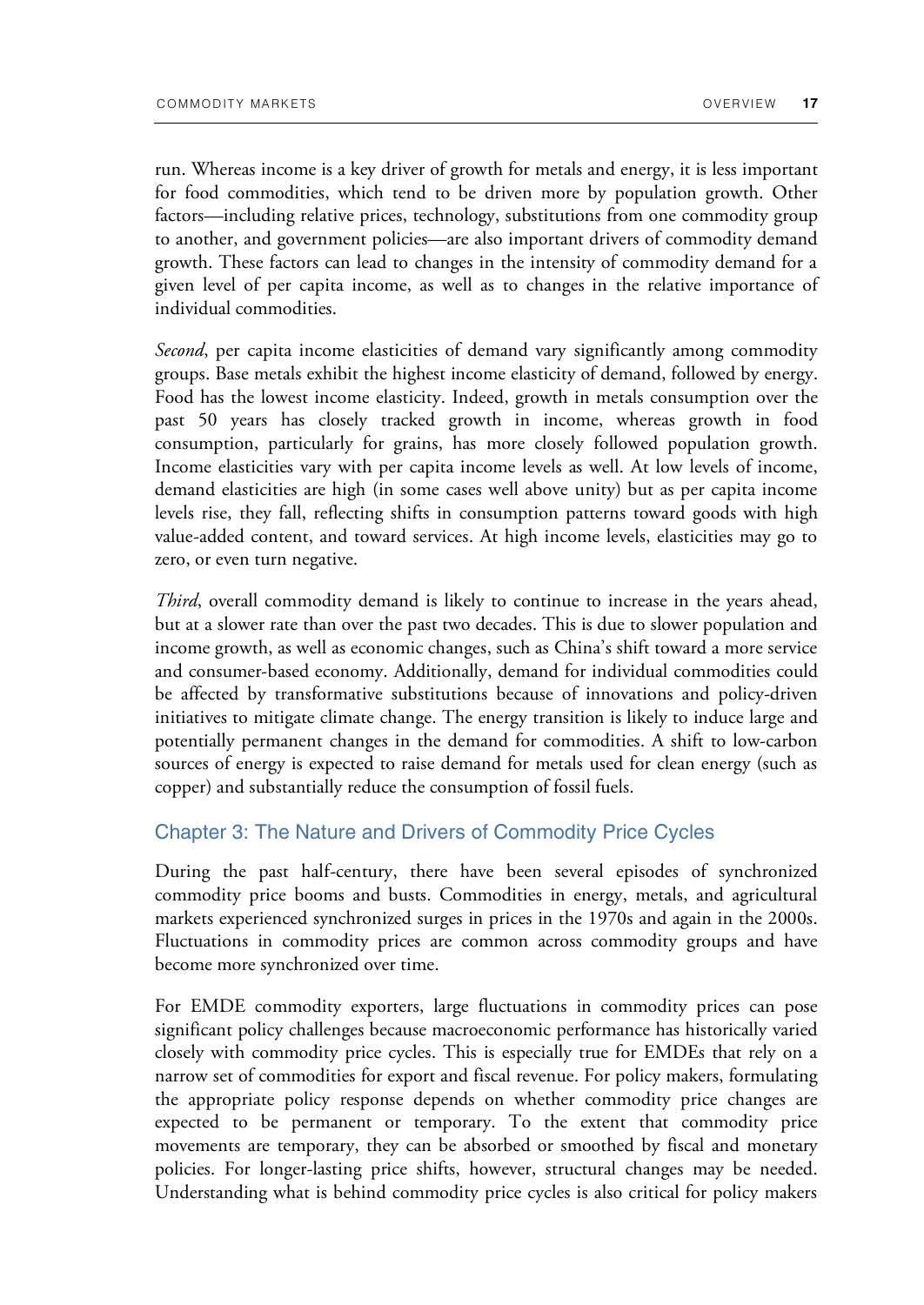because the appropriate policy response depends on whether the changes in price were driven by global or commodity-specific factors, as well as whether they are predominantly demand or supply driven. In this chapter, Kabundi, Vasishtha, and Zahid investigate the nature and size of transitory and permanent components of commodity price cycles and the main drivers of common cycles in commodity prices.

**Contribution**. This chapter adds to the existing price-cycle literature in two ways. *First*, whereas the existing literature analyzes price movements in the context of either supercycles or cyclical-versus-trend behavior, the analysis in this chapter focuses on business cycles and medium-term cycles, in line with the macroeconomic literature. Specifically, it separates the transitory component into two parts: the traditional two-toeight-year cycle, which is associated with economic activity; and the medium-term cycle with a duration of eight to 20 years. The contribution of these components has been studied extensively in the macroeconomic literature and, in the case of commodities, for metals. The medium-term cycle has not been studied as much in the literature but has received attention lately.

*Second*, the chapter examines both global and commodity-specific cycles for a large number of commodities, as well as the underlying drivers of these cycles. In contrast, earlier literature either focused on a small set of commodities (examining commodity demand and supply rather than aggregate demand and supply) or simply documented the existence of co-movement without identifying the underlying drivers. This chapter also provides an in-depth analysis of price cycles in key commodities since 1970 and compares the rebound in commodity prices after the COVID-19-induced global recession in 2020 with price recoveries after earlier recessions and slowdowns.

**Main findings**. The chapter offers three main findings (figure 6). *First*, the long-term, or "permanent," component of commodity cycles accounts for nearly half of price variability, on average, across all commodities. The permanent component dominates agricultural prices and has a downward trend, while the transitory component is larger for industrial commodities. The analysis identifies three medium-term cycles. The first (from the early 1970s to mid-1980s) and third (from the early 2000s to 2020 onwards) exhibited similar duration and involved all commodities, while the smaller second cycle (spanning the 1990s) was mostly applicable to metals and less so to agriculture.

*Second*, the chapter finds that global macroeconomic shocks have been the main source of short-term commodity price volatility over the past 25 years—particularly for metals. Global demand shocks have accounted for 50 percent of the variance in global commodity prices, and global supply shocks accounted for 20 percent. In contrast, during 1970–96, supply shocks specific to particular commodity markets—such as the oil shocks of the 1970s—were the main source of variability in global commodity prices. These results suggest that developments specific to commodity markets may have played a diminishing role over time in driving commodity price volatility.

*Third,* using an event study, the chapter finds that the shock to commodity prices caused by the COVID-19 pandemic varied compared with previous recessions. The collapse in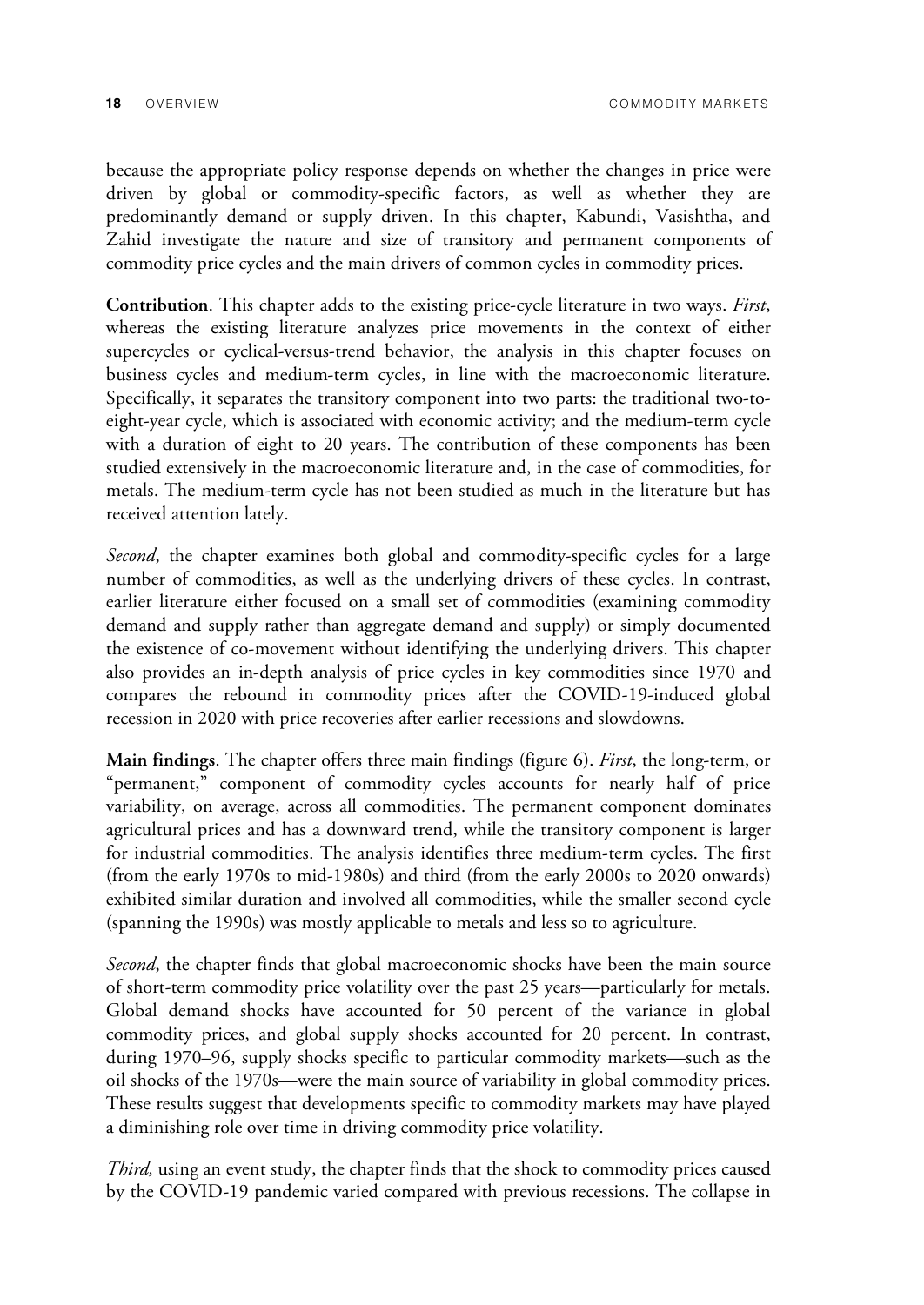## **FIGURE 6 Evolution of commodity price cycles**

*Industrial commodity prices went through two large medium-term cycles in the 1970s and 2000s. Over the long term, energy prices are on an upward trend, and agricultural prices are on a downward trend. The response of industrial commodities to the recession triggered by COVID-19 has been larger than in previous recessions. Over time, the importance of global shocks for commodity prices has risen, while that of commodity-specific shocks has decreased.* 

### **A. Medium term component, energy and metals B. Permanent component, energy and metals**





**C. Energy** D. Base metals



**[E. Response of global commodity prices to 1 F. Drivers of global commodity price shocks](https://thedocs.worldbank.org/en/doc/b4ff84b2d5dc4d0963a5074102460cc1-0350012022/related/Commodity-Markets-Overview-charts.xlsx)  percent increase in global demand and supply** 









#### *Sources*: Baffes and Kabundi (2021); World Bank.

A.B. Charts show the medium-term cycle component (8-10 years frequency) and permanent component (above 20 years frequency) of the commodity price indexes. Decomposed using a frequency domain approach (see Baffes and Kabundi 2021 for more details). C.D. The horizontal axis represent months, where t=0 denotes the peak of global industrial production before global recessions and downturns. The vertical axis measures the percent change in the commodity price series from a year earlier. The blue line shows the trajectory of the current commodity cycle around the COVID-19 recession, while the red line is the median of previous cycles around a global recession or downturn (Kose, Sugawara, and Terrones 2020). Gray shaded areas represent the range of observed values in previous cycles. Data from January 1970 to October 2021.

E. Cumulative median response of global commodity price growth to a 1 standard deviation (about 1 percent) increase in global demand and global supply.

F. Contribution of global demand, supply, and commodity market shocks to variance of month-on-month growth in commodity prices, based on samples covering 1970-2021 and 1996-2021.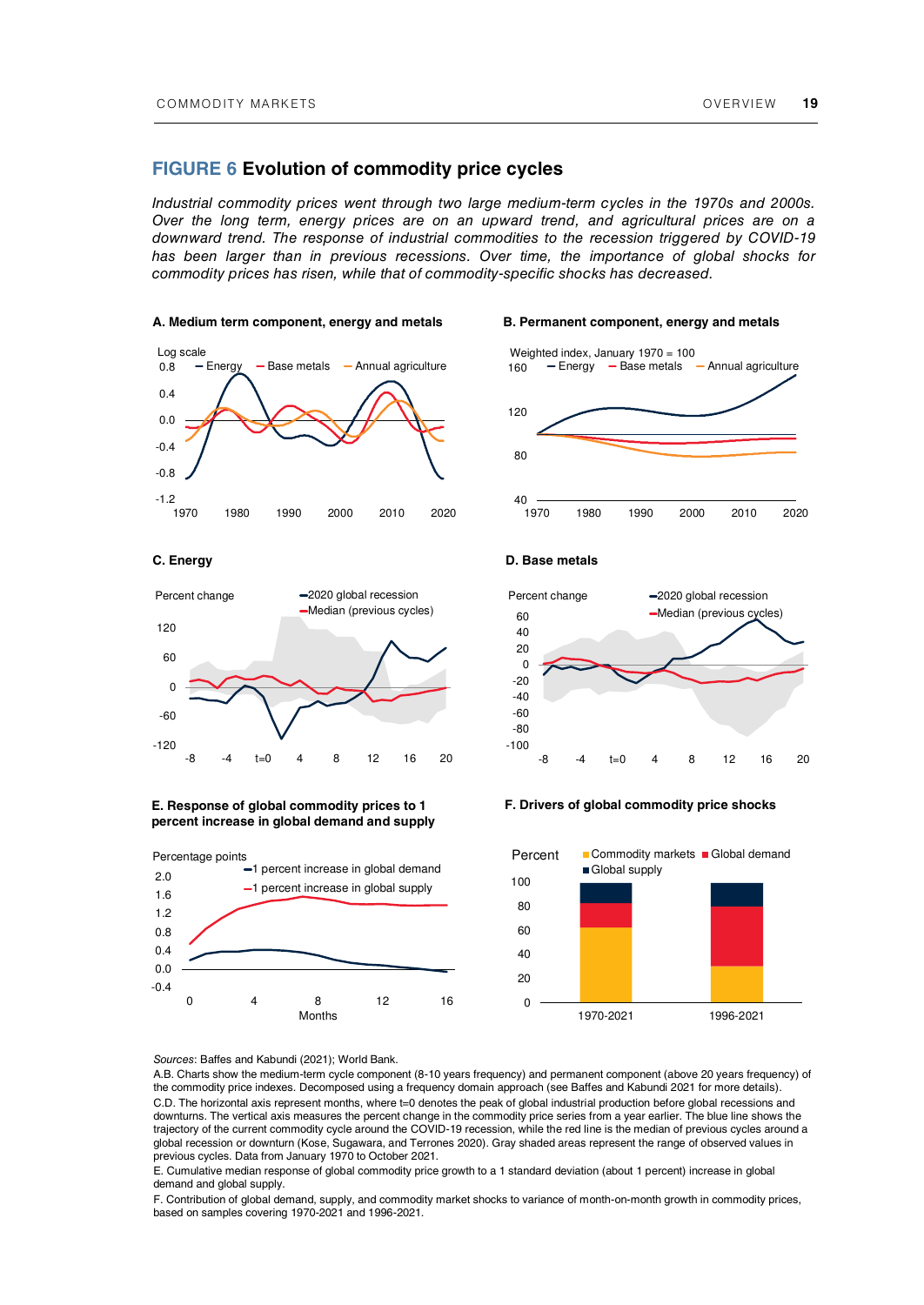energy prices in early 2020 was steeper than during any other global recession in the past five decades, and the subsequent recovery was likewise the steepest. For metals and agriculture, the fall in prices was not unusual by historical standards, but their recovery was much larger compared to recoveries from previous recessions.

## Chapter 4: Causes and Consequences of Industrial Commodity Price **Shocks**

In chapter 4, Kabundi, Nagle, Ohnsorge, and Yamazaki build on the analysis in chapter 3 by focusing on shocks to the prices of energy and metals. The chapter examines the importance of energy and metals for the global economy and for EMDEs; it looks at the drivers of swings in energy and metals prices over the past seven decades, and it discusses the implications of such price swings for economic activity in EMDEs.

**Contribution**. While the literature on the impact of oil price shocks is extensive, the literature on the impact of metal price shocks is scarce. This chapter adds to the relevant literature in several ways. *First*, it compares the structure of global energy and metals markets, including the extent to which producers of energy and metal commodities rely on commodities for export and fiscal revenue and for overall economic activity. *Second*, through comparable estimates for multiple commodities, the chapter allows a crosscommodity comparison that previous studies have not offered. In particular, it illustrates how different market structures have different implications for the behavior and impact of individual commodity markets.

*Third*, the chapter joins a few recent econometric studies in cross-checking the identified drivers of swings in metal prices against historical narratives. The approach used expands on previous studies by using monthly data, adding aluminum and nickel to the sample, and explicitly comparing results for metal prices with those for oil prices in a consistent framework. *Fourth*, based on a local projections model, the chapter presents estimates of how output in metal exporters and importers responds to metal price shocks.

**Main findings**. The chapter offers several findings (figure 7). *First*, metal exporters are much less dependent on metal sectors than oil exporters are on oil sectors. Global metal production and consumption are considerably more concentrated geographically than oil production. China, in particular, is the single largest consumer and producer of all refined base metals. It accounts for roughly 50 percent of global consumption of metals, while it consumes just 15 percent of global crude oil output.

*Second*, except for nickel and zinc, demand shocks are the largest source of variability for almost all commodity prices, including oil. Collapses in demand during global recessions were the main drivers of sharp declines in energy and metal prices, and subsequent economic recoveries caused rebounds in commodity prices.

*Third*, both oil and metal price shocks appear to have asymmetric impacts on output growth in energy and metal exporters: Price increases have been associated with small, temporary accelerations in output growth; price declines have been associated with more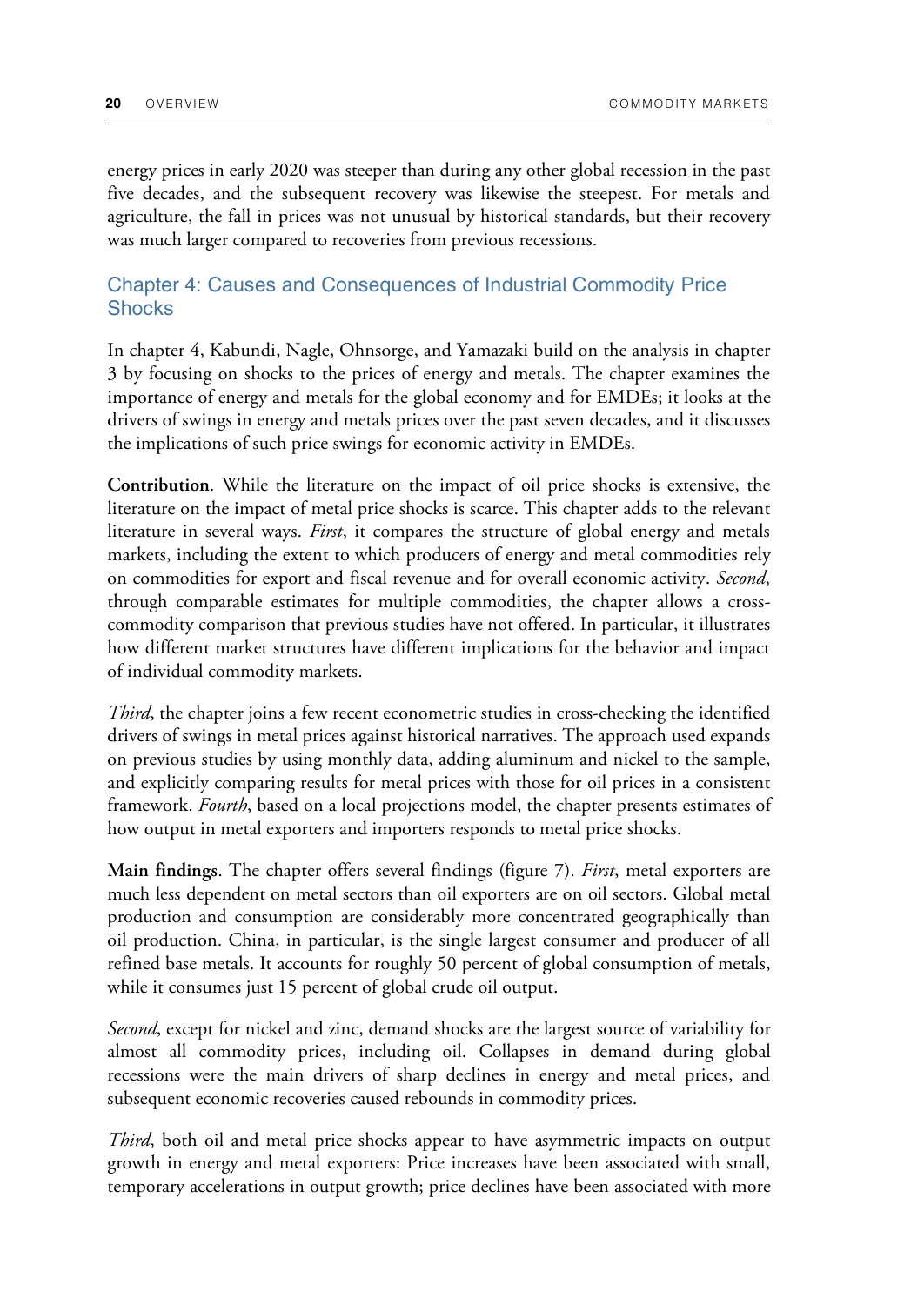## **FIGURE 7 Causes and consequences of industrial commodity price shocks**

*Industrial commodity price shocks are common, driven by demand and supply shocks in almost equal measure (except for aluminum). Oil and metal price shocks have asymmetric effects on*  economic activity in energy and metal producers: price increases are associated with small, temporary growth accelerations; price collapses are associated with pronounced and lasting *slowdowns.* 





### **C. EMDE energy exporters: Impact of 10 percentage point higher oil price growth**





#### **D. EMDE energy exporters: Impact of 10 percentage point lower oil price growth**



### **E. EMDE metal exporters: Impact of 10 percentage point higher metal price growth**



**F. EMDE metal exporters: Impact of 10 percentage point lower metal price growth** 



#### *Source*: World Bank.

B. Large commodity price shocks are defined as price increases or decreases of one standard deviation over a six-month period. C.-F. Cumulative impulse responses of output growth for 153 EMDEs, of which 34 are energy exporters and 28 are metal exporters, from a local projection estimation. Dependent variable is output growth after 10 percentage point change in oil or metal price growth. Solid lines are coefficient estimates and dotted lines are 95 percent confidence bands based on heteroscedasticity consistent standard errors and Driscoll-Kraay standard errors. Estimation accounts for asymmetric effects of price increases and price declines.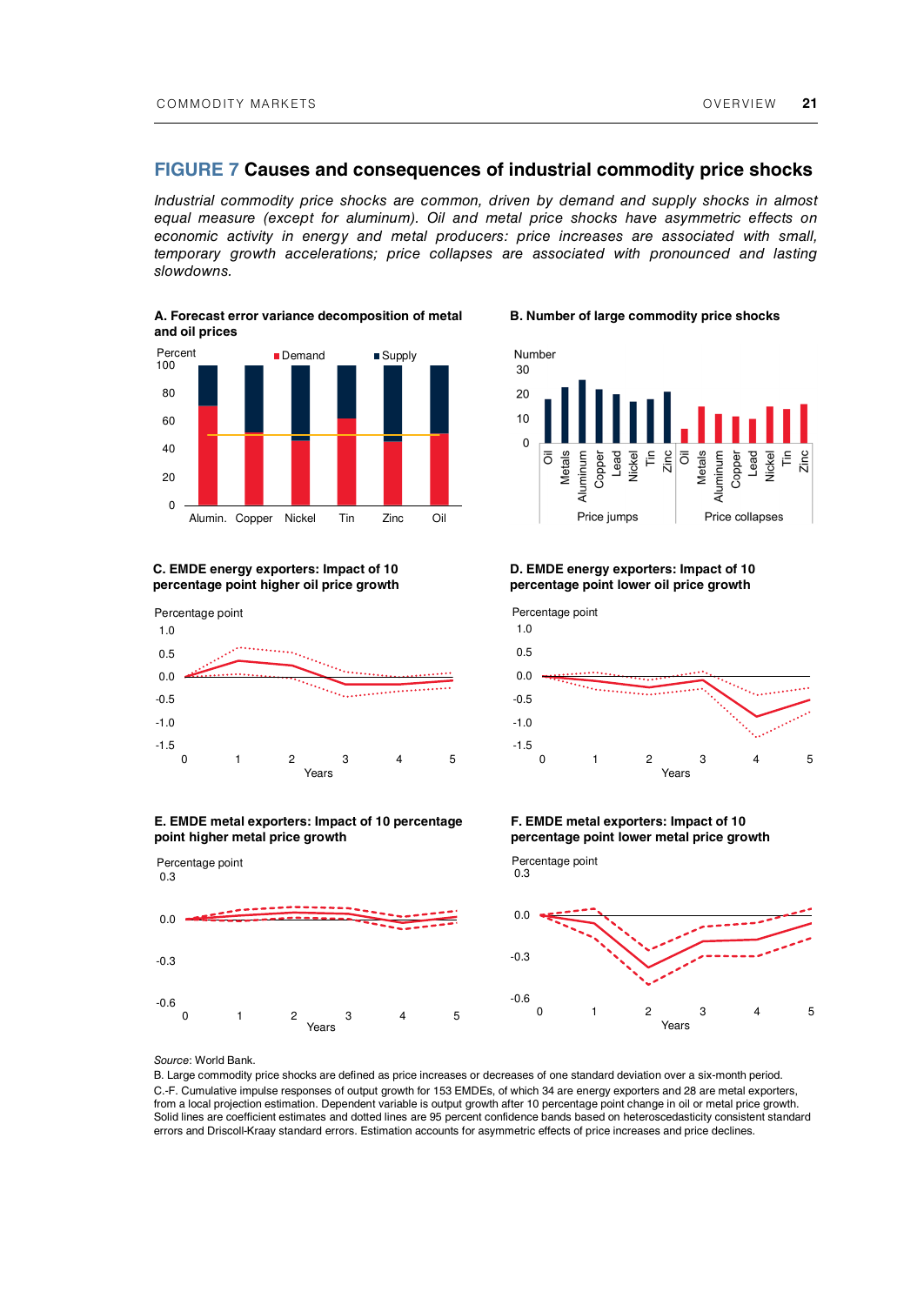pronounced or longer-lasting growth slowdowns. Output growth among oil and copper exporters, in particular, declined significantly for several years following a fall in oil or copper prices. In contrast, there is no evidence of statistically significant output gains or losses in aluminum exporters after increases or decreases in prices. Among commodity importers, changes in metal or oil prices had negligible effects on output, reflecting the relatively low proportion of these industrial materials in the total inputs to their GDP.

## **Future research directions**

The study suggests several avenues for further research.

**Implication of the energy transition**. The analysis in this book focuses on the main energy, metals, and agricultural commodities. However, the ongoing transition from fossil fuels to zero-carbon sources of energy will increasingly require the use of commodities such as rare earth and precious metals. Gaining a deeper knowledge of the structure of the respective markets (as is done for base metals in Chapter 4), as well as price behavior and drivers (along the lines of Chapter 3), will enhance our understanding of the energy transition in terms of resource requirements, substitutability among commodities, and price drivers.

**Broadening the econometric analysis**. Chapter 3 focused mostly on the business cycle component of prices. However, for some commodities, longer-term trends and super cycles account for a significant part of price behavior, while for others short-term price movements are important. Further research could analyze these components in greater detail; it could also examine the drivers of price movements as well as the correlation among prices at various time frequencies. Chapter 4 focuses on the sources and consequences of shocks to the prices of energy and metals. Future research could include agricultural commodities and fertilizers (an important input to the production of food). Results from such analysis, if complemented by the drivers of domestic food price inflation, would help shed light on the causes and consequences of food insecurity.

**Deepening the policy discussion**. The policy conclusions outlined in this volume reflect the implications of its analysis and econometric results. However, the policy issues relevant to commodity markets, especially for EMDEs, are complex, with far-reaching implications. Further research could focus on the relative importance of different policy frameworks for different types of commodity exporters to go beyond "one size fits all" recommendations. It could also investigate in more detail the potential for risk-sharing among commodity exporters—covering issues such as exchange rate management of commodity-exporting EMDEs; commodity price linked debt, energy subsidies, agricultural trade policies, and the role of sovereign wealth funds.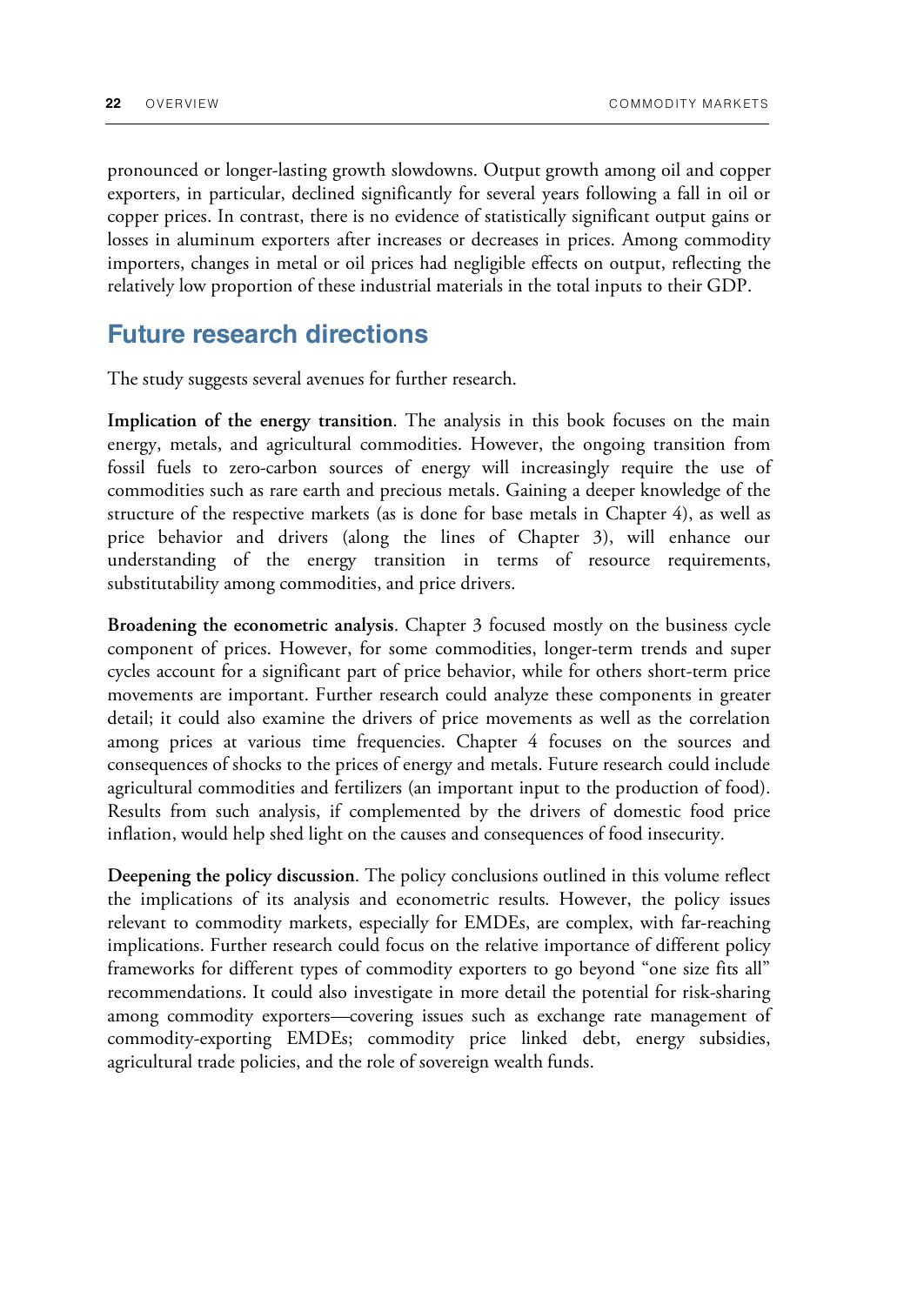## **References**

Arezki, R., K. Hamilton, and K. Kazimov. 2011. "Resource Windfalls, Macroeconomic Stability and Growth: The Role of Political Institutions." IMF Working Paper 142, International Monetary Fund, Washington, D.C.

Baffes, J., and A. Kabundi. 2021. "Commodity Price Shocks: Order within Chaos?" Policy Research Working Paper 9792, World Bank, Washington, D.C.

Benford, J., T. Best, and M. Joy. 2016. "Sovereign GDP-linked Bonds." Financial Stability Paper 39, Bank of England.

Berg, A., C. Goncalves, and R. Portillo. 2016. "Another Disconnect Puzzle: Should Floaters Fix and Fixers Float?" International Monetary Fund, Washington, D.C.

Boer, P., A. Pescatori, and M. Stuermer. 2021. "Energy Transition Metals" IMF Working Paper 243, International Monetary Fund, Washington, D.C.

Borensztein, E., P. Wickham, M. Khan, and C. Reinhart. 1994. *The Behavior of Non-Oil Commodity Prices.* Washington, D.C: International Monetary Fund.

Broda, C. 2004. "Terms of Trade and Exchange Rate Regimes in Developing Countries." *Journal of International Economics* 63 (1): 31-58.

Céspedes, L., and A. Velasco. 2012. "Macroeconomic Performance During Commodity Price Booms and Busts." *IMF Economic Review* 60 (4): 570-599.

Cherif, R., and F. Hasanov. 2014. "Soaring of the Gulf Falcons: Diversification in the GCC Oil Exporters in Seven Propositions." IMF Working Paper 177, International Monetary Fund, Washington, D.C.

Dincer, N. N., B. Eichengreen, and P. Geraats. 2019. "Transparency of Monetary Policy in the Postcrisis World." In *The Oxford Handbook of the Economics of Central Banking*, edited by D. G. Mayes, P. L. Siklos, and J.-E. Sturm. Oxford, U.K.: Oxford University Press. Dataset available at https://eml.berkeley.edu/~eichengr/data.shtml.

Drechsel, T., M. McLeay, and S. Tenreyro. 2019. "Monetary Policy for Commodity Booms and Busts." Paper presented at the Federal Reserve Bank of Kansas City Jackson Hole Economic Policy Symposium, Jackson Hole, Wyoming, August 22-24.

FAO (Food and Agriculture Organization of the United Nations). 2021. The State of Food Security and Nutrition in the World. Food and Agriculture Organization, Rome.

Frankel, J. 2017. "How to Cope with Volatile Commodity Export Prices: Four Proposals." CID Faculty Working Paper 335, Center for International Development at Harvard University, Cambridge, MA.

Frankel, J. A., C. A. Végh, and G. Vuletin. 2013. "On Graduation from Fiscal Procyclicality." *Journal of Development Economics* 100 (1): 32-47.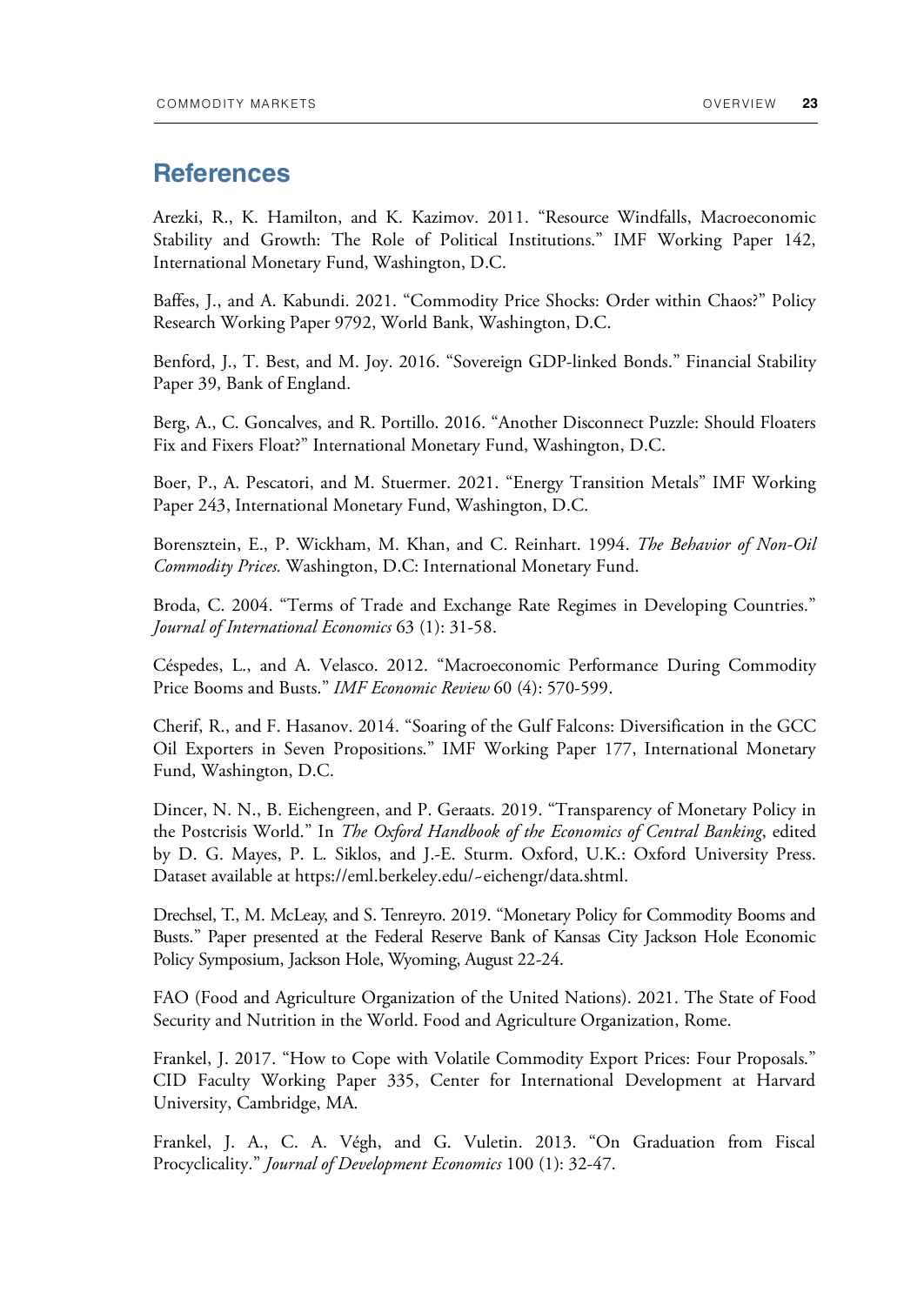Gill, I. S., I. Izvorski, W. van Eeghen, and D. De Rosa. 2014. *Diversified Development: Making the Most of Natural Resources in Eurasia*. Washington, D.C: World Bank.

Giri, R., S. N. Quayyum, and R. J. Yin. 2019. "Understanding Export Diversification: Key Drivers and Policy Implications." IMF Working Paper 105, International Monetary Fund, Washington, D.C.

Guenette, J. D. 2020. "Price Controls: Good Intentions, Bad Outcomes." Policy Research Working Paper 9212, World Bank, Washington, D.C.

Ha, J., M. A. Kose, and F. Ohnsorge, eds. 2019. *Inflation in Emerging and Developing Economies: Evolution, Drivers, and Policies*. Washington, D.C: World Bank.

Hesse. H. 2008. "Export Diversification and Economic Growth." Commission on Growth and Development Working Paper 21, World Bank, Washington, D.C.

Hund, K., D. La Porta, T. Fabregas, T. Laing, and J Drexhage. 2020. *Minerals for Climate Action: The Mineral Intensity of the Clean Energy Transition.* Washington, D.C: World Bank.

Ilzetzki, E., and C. A. Végh. 2008. "Procyclical Fiscal Policy in Developing Countries: Truth or Fiction?" NBER Working Paper 14191, National Bureau of Economic Research, Cambridge, MA.

IMF (International Monetary Fund). 2012. *World Economic Outlook: Coping with High Debt and Sluggish Growth.* October. Washington, D.C: International Monetary Fund.

Kaminsky, G. L., C. M. Reinhart, and C. A. Végh. 2004. "When It Rains, It Pours: Procyclical Capital Flows and Macroeconomic Policies." In *NBER Macroeconomics Annual 19,* edited by M. Gertler and K. Rogoff, 11-53. Cambridge, MA: MIT Press.

Koh, W. C., M. A. Kose, P. S. O. Nagle, F. Ohnsorge, and N. Sugawara. 2020. "Debt and Financial Crises." CEPR Discussion Paper 14442, Centre for Economic Policy Research, London.

Kose, M. A., N. Sugawara, and M. E. Terrones. 2020. "Global Recessions." Policy Research Working Paper 9172, World Bank, Washington, D.C.

Laborde, D., C. Lakatos, and W. Martin. 2019. "Poverty Impact of Food Price Shocks and Policies." In *Inflation in Emerging and Developing Economies—Evolution, Drivers, and Policies*, edited by J. Ha, M. A. Kose, and F. Ohnsorge, 371-401. Washington, D.C: World Bank Group.

Masson, P. R. 2014. "Macroprudential Policies, Commodity Prices and Capital Inflows." BIS Paper 76, Bank for International Settlements, Basel.

Mendes, A., and S. Pennings. 2020. "One Rule Fits All? Heterogenous Fiscal Rules for Commodity Exporters when Price Shocks Can be Persistent: Theory and Evidence." Policy Research Working Paper 9400, World Bank, Washington, D.C.

Ostry, J., A. Ghosh, K. Habermeier, M. Chamon, M. Qureshi, and D. Reinhardt. 2010.